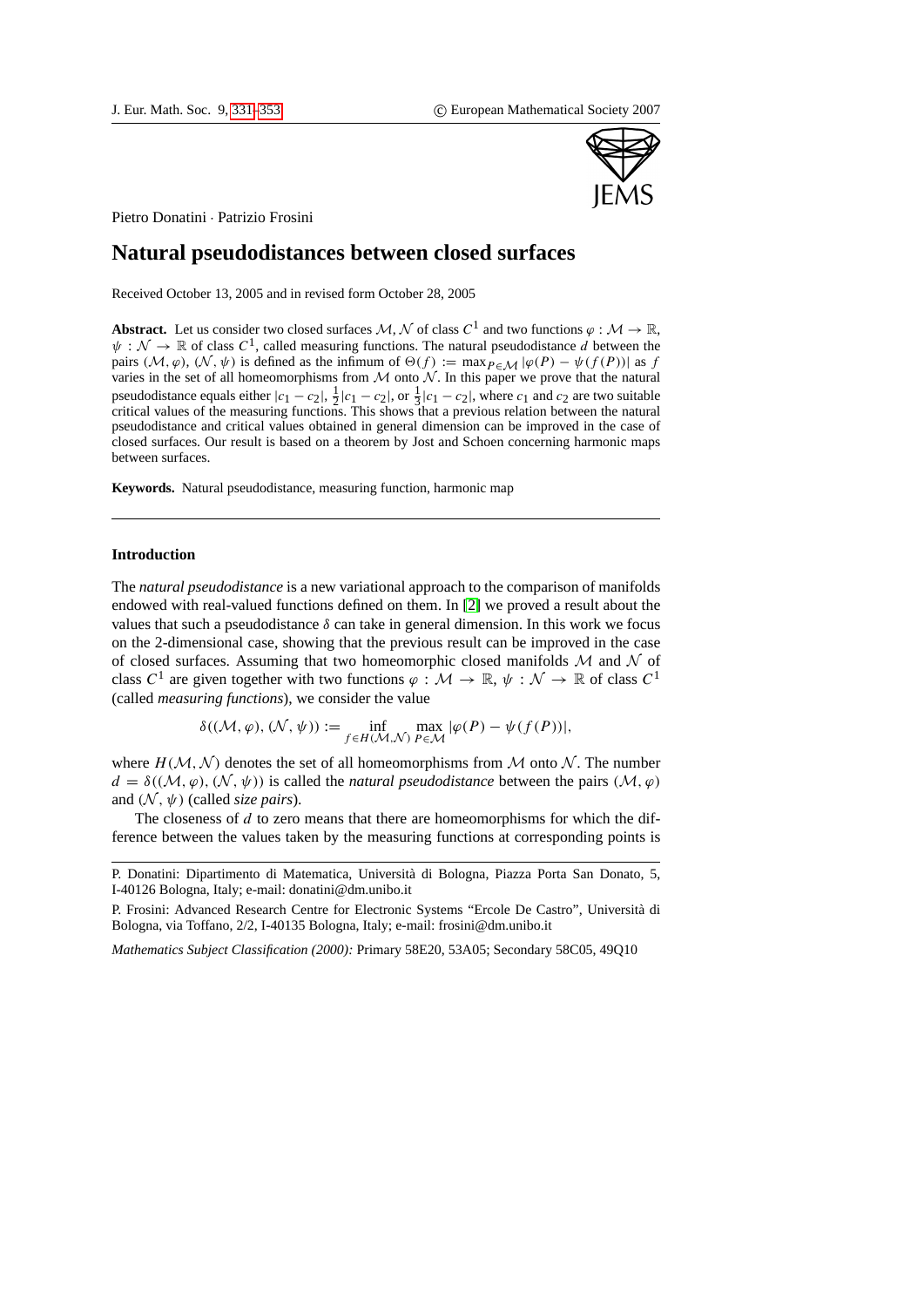arbitrarily small. On the other hand, if the infimum is large, we find that every homeomorphism between the manifolds considered must change the values taken by our measuring function considerably.

In  $[2]$  we proved (Theorem 6.2) that a suitable multiple of d by a positive integer k coincides with the distance between two critical values of the functions  $\varphi, \psi$ . It is interesting to observe that in every known example, the minimum possible value for  $k$ is 1 or 2. In this paper we shall show that, in the 2-dimensional case, the minimum value for the integer k is either 1, 2, or 3. We remark that an analogous statement has also been proved in [\[4\]](#page-21-1) for curves, using different techniques, but in that case we are able to prove that only the values 1 and 2 are possible.

Besides its intrinsic interest from a purely mathematical point of view, the natural pseudodistance between closed surfaces associated with measuring functions can also be used for shape comparison purposes, together with the "twin" and strictly related concept of *size function*. For more theoretical details and examples of practical applications we refer to [\[1,](#page-21-2) [13,](#page-22-1) [17–](#page-22-2)[20\]](#page-22-3).

In Section [1](#page-1-0) we sketch the main ideas of this paper. In Section [2](#page-2-0) we give the main definitions and some examples, while in Section [3](#page-5-0) further examples are presented, highlighting some characteristic phenomena. In Section [4](#page-9-0) the concepts of train and minimal d-approximating sequence are illustrated, together with some related results. In Section [5](#page-13-0) we prove our main result (Theorem [5.7\)](#page-4-0) about the natural pseudodistance between closed surfaces endowed with measuring functions. In Section [6](#page-20-0) open problems and further research are briefly described.

#### <span id="page-1-0"></span>**1. The point of this paper**

As reported in the previous section, it was proved in [\[2\]](#page-21-0) that the natural pseudodistance between size pairs always equals  $|c_1 - c_2|/k$ , where  $c_1, c_2$  are two suitable critical values of the measuring functions and  $k$  is an appropriate integer number. The minimum possible value for k is called the *analytic folding number*.

It is interesting to observe that in every known example, the analytic folding number is 1 or 2.

Two questions naturally arise: Are there examples with an analytic folding number strictly greater than 2? Is this question related to the dimension of our manifolds?

In this paper we take a first step towards answering these questions.

It is important to observe right now that the attempt to minimize the change  $\Theta(f) :=$ max $_{P \in \mathcal{M}} |\varphi(P) - \psi(f(P))|$  in the measuring functions under the action of f does not, in general, lead to a homeomorphism, as we are going to show in the next section. Degeneracies can arise, and hence we cannot confine ourselves to studying a single optimal homeomorphism. Instead of a single homeomorphism, approximating sequences of homeomorphisms must be considered. In some sense, "optimal" approximating sequences  $(f_i)$  of homeomorphisms exist, converging to relations that represent the best way to map one manifold to another with respect to the change in the measuring functions. The study of these relations leads us to the concept of a "train of limit  $d$ -jumps", describing some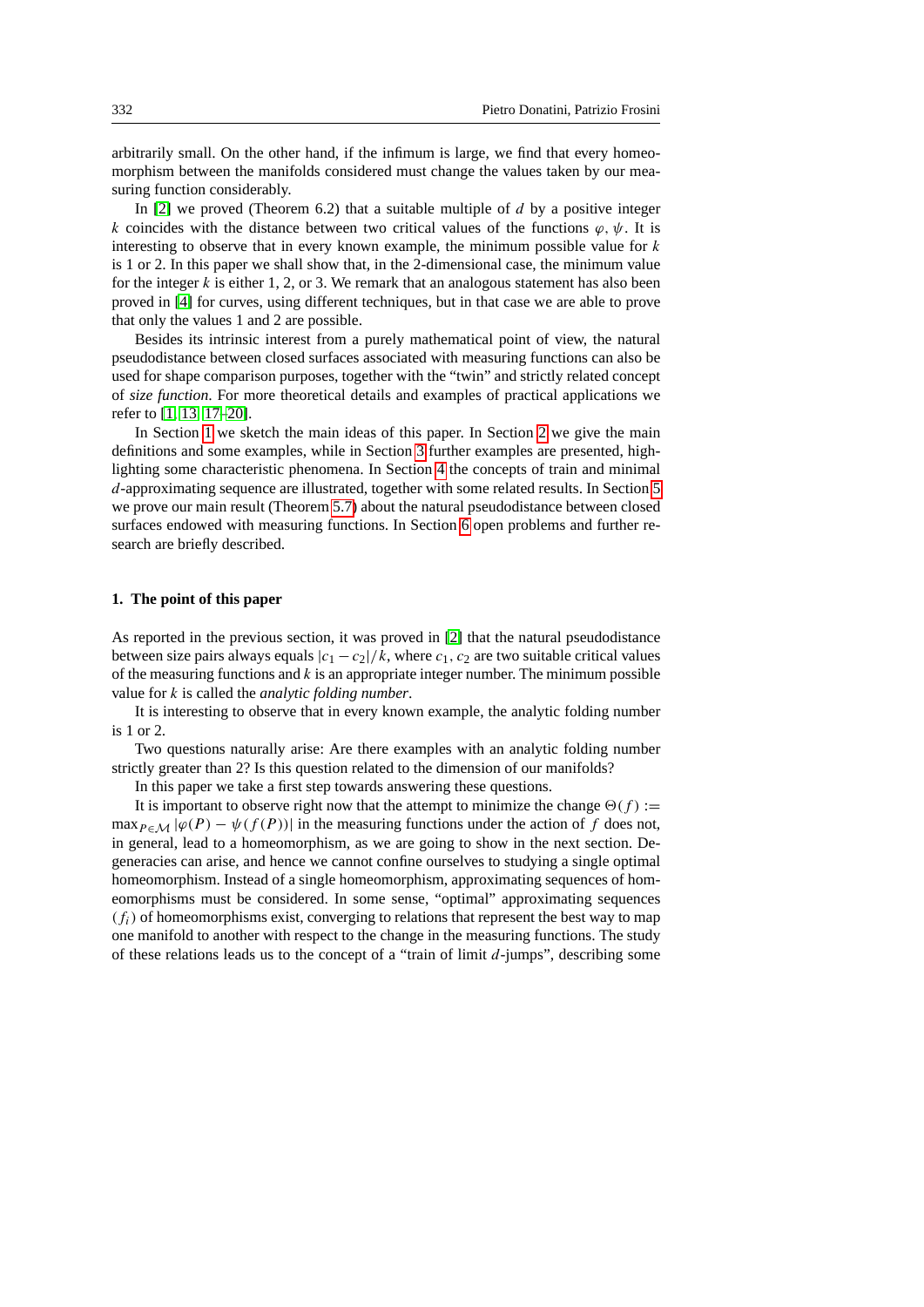degeneracies corresponding to the sequence  $(f<sub>i</sub>)$ . As we are going to see in the following sections, the properties of these structures imply the properties of the analytic folding number.

How can we study these properties?

In [\[2\]](#page-21-0) local deformations were used, based on the flow diffeomorphism of the gradient of the measuring functions but, unfortunately, this approach does not seem to be sufficient to answer the questions we posed. The main idea of this paper is to use the theory of harmonic maps to confront the bidimensional case. A result by Jost and Schoen allows us to study the case of surfaces.

We shall proceed this way. We shall consider each "optimal" sequence  $(f_i)$  of homeomorphisms between the manifolds  $\mathcal M$  and  $\mathcal N$  we are examining, where optimal means that inf<sub>i</sub> max $_{P \in \mathcal{M}} |\varphi(P) - \psi(f_i(P))|$  equals  $\delta((\mathcal{M}, \varphi), (\mathcal{N}, \psi))$ . Then we shall describe the degeneracies related to  $(f_i)$  using a train of limit d-jumps, and assume that the degeneracies of  $(f_i)$  are minimal with respect to a suitable order  $\prec$  we are going to define.

Finally, we shall apply a local harmonization procedure to each  $f_i$  far away from the critical points, using Jost and Schoen's theorem. The key remark will be that the change we are going to apply produces a new sequence that is "smaller" than  $(f_i)$  with respect to  $\leq$ . Since  $(f_i)$  will already be minimal, some further information about the length of the trains of d-jumps for  $(f_i)$  will be derived, implying our main result.

Some technicalities will be necessary in order to use our ideas in practice, but the key point is simply the possibility (in some sense unexpected) of reducing the change of the measuring functions by locally decreasing the energy of the transformations we use between our manifolds. The following sections will formalize the ideas we have just described.

# <span id="page-2-0"></span>**2. The natural pseudodistance**

#### *2.1. The main definition*

The definition of natural pseudodistance can be introduced for *n*-dimensional manifolds. Let us consider the set Size<sub>n</sub> of all pairs ( $M$ ,  $\varphi$ ), where M is a closed *n*-manifold of class  $C^k$  and  $\varphi : \mathcal{M} \to \mathbb{R}$  is a function of class  $C^k$ . We shall call  $(\mathcal{M}, \varphi)$  an  $(n$ -dimensional)  $\emph{size pair}$  of class  $C^{k}$  and  $\varphi$  a *measuring function*.

Assume  $(M, \varphi), (N, \psi)$  are two size pairs.  $H(M, \mathcal{N})$  will denote the set of all homeomorphisms from  $M$  to  $N$ .

<span id="page-2-2"></span>**Definition 2.1.** *If*  $H(M, N) \neq \emptyset$ *, the function*  $\Theta : H(M, N) \rightarrow \mathbb{R}$  *given by* 

$$
\Theta(f) = \max_{P \in \mathcal{M}} |\varphi(P) - \psi(f(P))|
$$

*is called the* natural size measure *with respect to the measuring functions*  $\varphi$  *and*  $\psi$ *.* 

<span id="page-2-1"></span>In other words,  $\Theta$  measures how much f changes the values taken by the measuring functions, at corresponding points.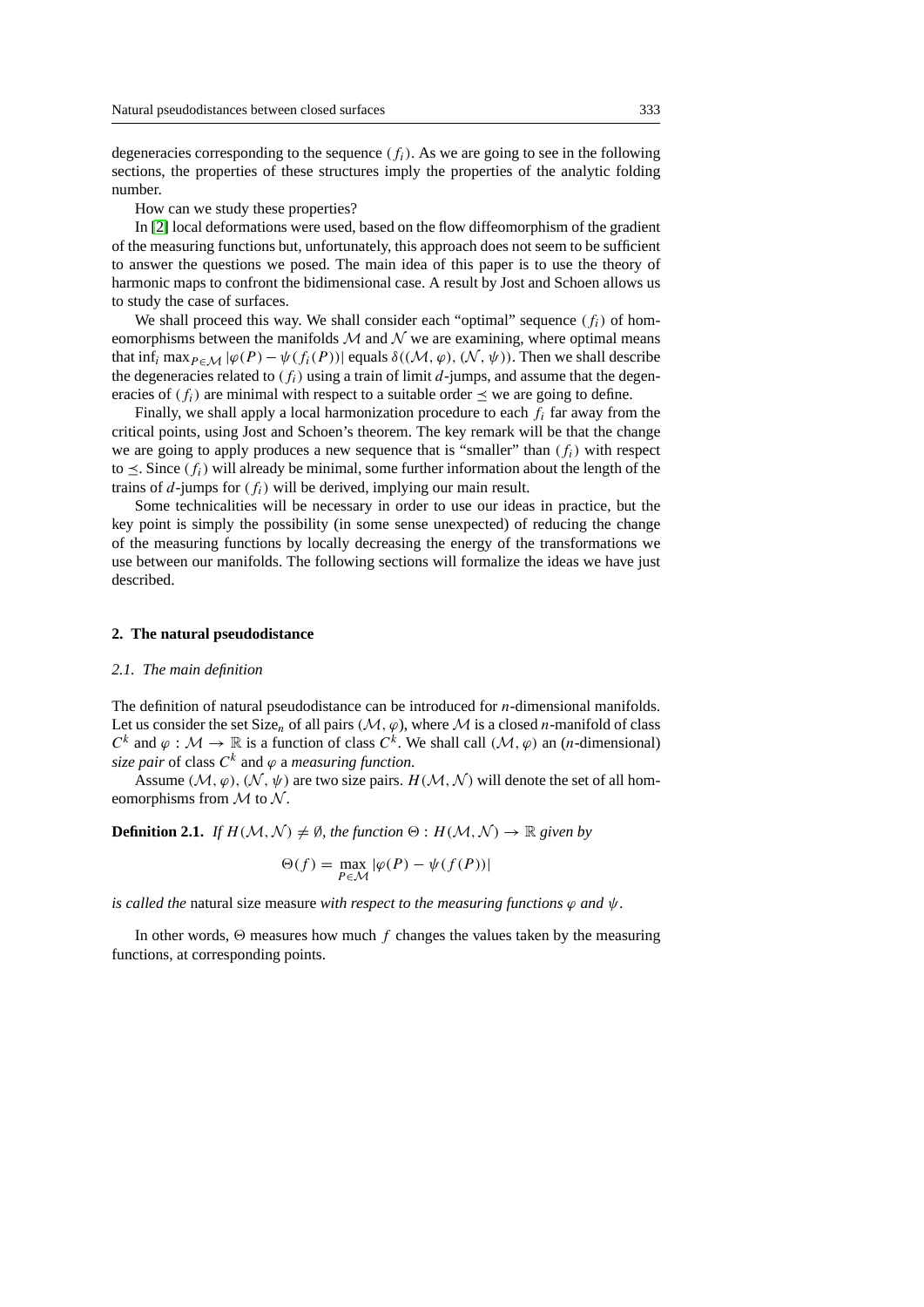**Definition 2.2.** *The* natural size pseudodistance *is the pseudodistance*  $\delta$  : Size<sub>n</sub>  $\times$  Size<sub>n</sub> → R ∪ {+∞} *defined by*

$$
\delta((\mathcal{M}, \varphi), (\mathcal{N}, \psi)) = \begin{cases} \inf_{f \in H(\mathcal{M}, \mathcal{N})} \Theta(f) & \text{if } H(\mathcal{M}, \mathcal{N}) \neq \emptyset, \\ +\infty & \text{otherwise.} \end{cases}
$$

In the following, the symbol d will denote the value of the natural pseudodistance  $\delta$ computed between the pairs ( $M$ ,  $\varphi$ ) and ( $\mathcal{N}$ ,  $\psi$ ) that we are considering. As previously explained, this pseudodistance gives a method for comparing two manifolds with respect to the measuring functions chosen.

We point out that  $\delta$  is not a distance, since two size pairs can have a vanishing pseudodistance without being equal. On the other hand, the symmetry property and the triangle inequality can be trivially proved.

<span id="page-3-1"></span>**Remark 2.3.** The word "size" in our definitions is due to the link between the pseudodistance  $\delta$ , size functions and size homotopy groups (cf. [\[7,](#page-21-3) [15\]](#page-22-4)). However, for the sake of simplicity, we shall often drop the word "size" in the expressions "natural size measure" and "natural size pseudodistance". The term "natural" is used in order to distinguish the pseudodistance studied here from some pseudodistances we can define between submanifolds of the Euclidean space (cf. [\[6\]](#page-21-4)) and from other pseudodistances between manifolds paired with measuring functions.

In spite of the considerable difficulty in computing natural size pseudodistances, the following result holds for the general dimension  $n$  (cf. [\[2\]](#page-21-0)):

<span id="page-3-0"></span>**Theorem 2.4.** *Assume that* M *and* N *are two homeomorphic closed manifolds of class*  $C^1$  and that  $\varphi : \mathcal{M} \to \mathbb{R}$  and  $\psi : \mathcal{N} \to \mathbb{R}$  are two functions of class  $C^1$ . Then, if d denotes the natural pseudodistance between the size pairs  $(M, \varphi)$  and  $(N, \psi)$ , there *exists a positive integer* k *for which one of the following properties holds:*

- (i) k *is odd and* kd *equals the distance between a critical value of* ϕ *and a critical value*  $of$   $\psi$ ;
- (ii) k *is even and kd equals either the distance between two critical values of*  $\varphi$  *or the distance between two critical values of* ψ*.*

The smallest positive integer  $k$  for which either (i) or (ii) of Theorem [2.4](#page-3-0) holds is called the *analytic folding number* for the pairs  $(M, \varphi)$  and  $(N, \psi)$ . It is interesting to observe that in every known example, the analytic folding number is 1 or 2.

In this paper we shall prove that in the case of two homeomorphic closed surfaces of class  $C^1$ , endowed with  $C^1$  measuring functions, the analytic folding number always equals either 1, 2 or 3. This fact, besides showing a particular property of the 2 dimensional case, simplifies a direct computation of natural pseudodistances for closed surfaces.

However, the hypothesis  $n = 2$  will not be used until Section [5.](#page-13-0)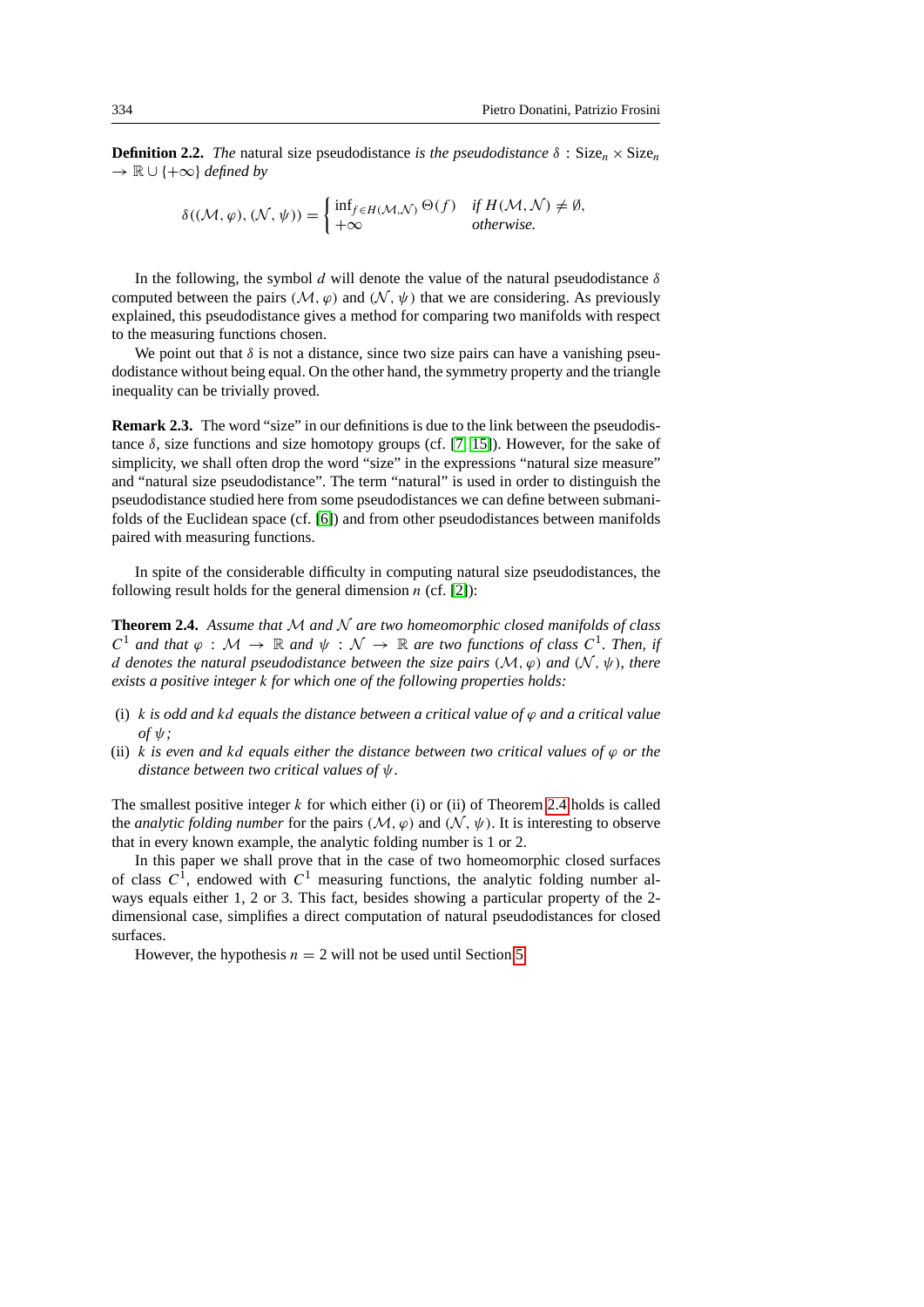In Section [3,](#page-5-0) we shall show that the infimum of  $\Theta(f)$  for f varying in  $H(M, N)$  is not always attained. When it is, we shall say that each homeomorphism  $f \in H(\mathcal{M}, \mathcal{N})$ with  $d = \Theta(f)$  is an *optimal homeomorphism*.

In the case where an optimal homeomorphism exists, the following result holds (Theorem 6.3 in [\[2\]](#page-21-0)).

**Theorem 2.5.** Assume that M and N are two  $C^1$  closed homeomorphic manifolds and *that*  $\varphi : \mathcal{M} \to \mathbb{R}$  and  $\psi : \mathcal{N} \to \mathbb{R}$  are of class  $C^1$ . If there exists an optimal homeo*morphism*  $f \in H(M, N)$  *between the size pairs*  $(M, \varphi)$  *and*  $(N, \psi)$ *, then the natural pseudodistance*  $d = \delta((\mathcal{M}, \varphi), (\mathcal{N}, \psi))$  *equals the distance between a critical value of* ϕ *and a critical value of* ψ*.*

N.B.: For simplicity, throughout this paper we shall use the expression "closed surface" to mean a closed 2-manifold (we shall *not* require this manifold to be connected).

In order to simplify our notations, we shall assume that the manifolds  $\mathcal M$  and  $\mathcal N$ are disjoint, and that the corresponding measuring functions are obtained by restricting a function  $\omega : \mathcal{M} \cup \mathcal{N} \to \mathbb{R}$ , so that  $\varphi = \omega_{\mathcal{M}}$  and  $\psi = \omega_{\mathcal{N}}$ . In this way we can use just one symbol to denote both measuring functions. These hypotheses are not restrictive, since we can always replace the size pair  $(N, \psi)$  with a new size pair  $(N, \hat{\psi})$ , having vanishing pseudodistance from the previous one and such that  $M \cap \hat{N} = \emptyset$ . Sometimes, when no confusion can arise, we shall use the symbol  $\omega$  to denote both  $\omega_{\text{M}}$  and  $\omega_{\text{M}}$ .

Moreover, it is easy to prove that, for every 2-dimensional size pair  $(M, \omega)$  of class  $C^k$ , there exists an integer m and an embedding  $g : \mathcal{M} \to \mathbb{R}^m$  of class  $C^k$  such that  $x_m(P) = \omega(g^{-1}(P))$  for each point  $P \in g(M)$ . If  $\omega$  is Morse (i.e., smooth and having invertible Hessian at each critical point), we can assume that  $x_m$  is also Morse on  $g(\mathcal{M})$ . In other words, there is no loss of generality in assuming that the measuring functions associated with the closed surfaces  $M, N$  in question are obtained by restricting the  $x_m$ coordinate in  $\mathbb{R}^m$ . Sometimes, when no confusion can arise, we shall use the symbol  $x_m$ to denote both  $x_{m|M}$  and  $x_{m|M}$  and use the expression "height of a point". For the sake of clarity, in our examples and figures we shall often assume that our measuring function is the z-coordinate in  $\mathbb{R}^3$ .

<span id="page-4-1"></span>**Example 2.6.** In  $\mathbb{R}^3$  consider the unit sphere S of equation  $x^2 + y^2 + z^2 = 1$  and the ellipsoid  $\mathcal E$  of equation  $x^2 + 4y^2 + 9z^2 = 1$ . On  $\mathcal S$  and  $\mathcal E$  consider respectively the measuring functions  $\varphi$  and  $\psi$  that assign to every point of S and E the Gaussian curvature of the relevant manifold at that point. We have  $\delta((\mathcal{S}, \varphi), (\mathcal{E}, \psi)) = 35$ . In fact  $\varphi(\mathcal{S}) =$ {1}, while  $\psi(\mathcal{E}) = [4/9, 36]$ , and therefore  $\Theta(f) = 35$  for every  $f \in H(\mathcal{S}, \mathcal{E})$ .

<span id="page-4-0"></span>**Example 2.7.** Consider the two tori  $\mathcal{T}, \mathcal{T}' \subset \mathbb{R}^3$  generated by the rotation around the y-axis of the circles lying in the yz-plane, with centres  $A = (0, 0, 3)$  and  $B = (0, 0, 4)$ , and radii 2 and 1, respectively (see Figure [1\)](#page-5-1). As a measuring function  $\varphi$  (resp.  $\varphi'$ ) on T (resp. on T') we take the restriction to T (resp. to T') of the function  $\zeta : \mathbb{R}^3 \to \mathbb{R}$ ,  $\zeta(x, y, z) = z$ . We point out that, for both T and T', the image of the measuring function is the closed interval  $[-5, 5]$ . We can easily prove that the natural size pseudodistance between  $(T, \varphi)$  and  $(T', \varphi')$  is 2 (for the proof involving size homotopy groups see [\[15\]](#page-22-4)).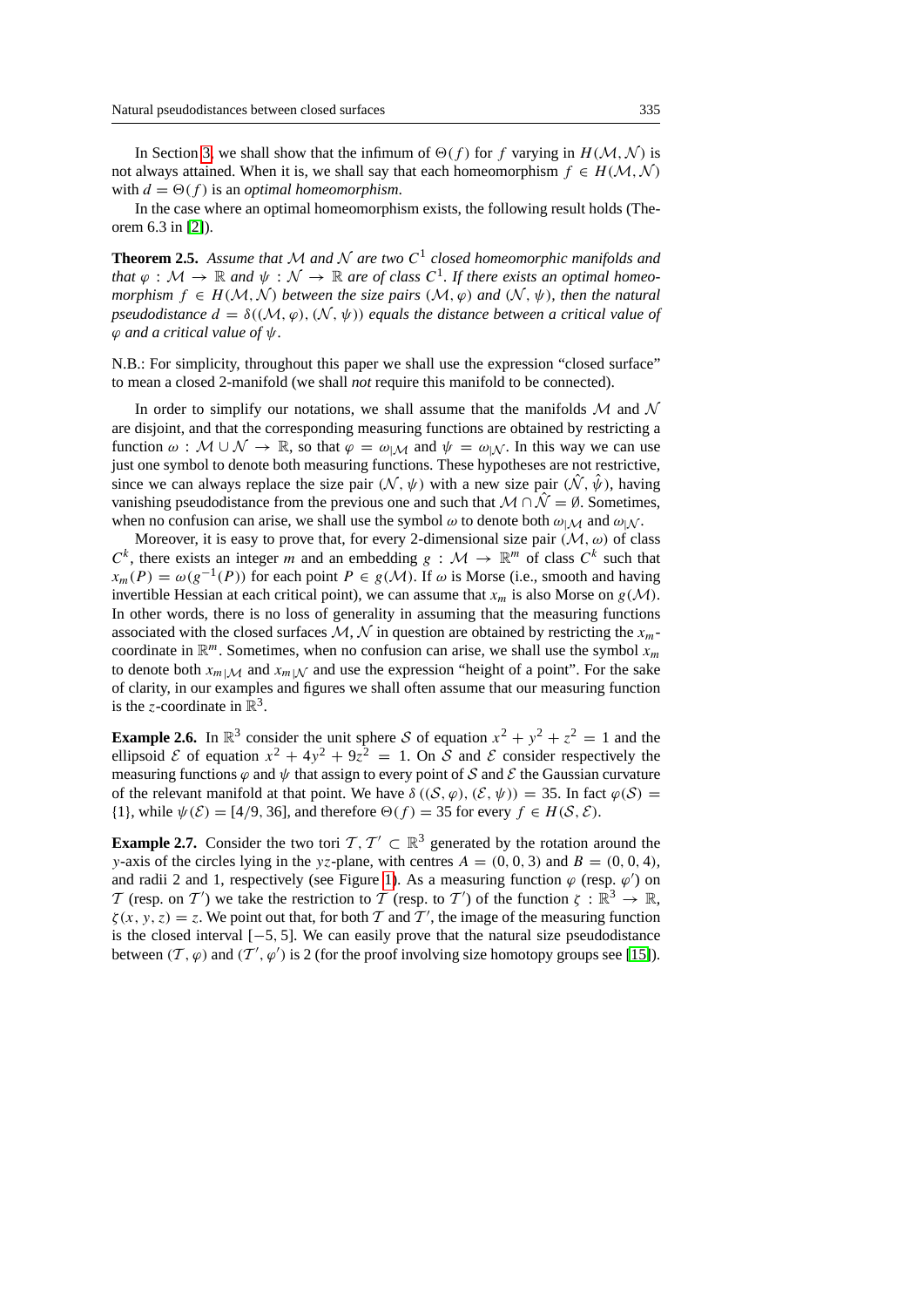

<span id="page-5-1"></span>**Fig. 1.** In this case an optimal homeomorphism (i.e. one minimizing  $\Theta$ ) exists and  $d = 2$ ; d equals the distance between a critical value of  $\varphi$  and a critical value of  $\varphi'$ .

Moreover, the homeomorphism f, taking each point of  $\mathcal T$  to the point having the same toroidal coordinates in  $\mathcal{T}'$ , has natural size measure  $\Theta(f) = 2$ .

In general,  $d$  is far from being easily computable as in the previous Examples [2.6](#page-4-1) and [2.7.](#page-4-0) In Example [2.6,](#page-4-1) for every homeomorphism  $f \in H(S, \mathcal{E})$ ,  $\Theta(f)$  equals the Hausdorff distance  $\delta_H(\varphi(S), \psi(\mathcal{E}))$  between the sets  $\varphi(S)$  and  $\psi(\mathcal{E})$  in R. Now it is clear that the natural size pseudodistance  $\delta((\mathcal{M}, \varphi), (\mathcal{N}, \psi))$  is always greater than or equal to  $\delta_H(\varphi(\mathcal{M}), \psi(\mathcal{N}))$  and therefore  $\Theta(f)$  must be the natural size pseudodistance we want to compute. We also point out that, in Example [2.6,](#page-4-1) the images of  $\varphi$  and  $\psi$  are different sets and so the natural size pseudodistance is trivially positive.

In Example [2.7](#page-4-0) the natural size pseudodistance is strictly greater than the (vanishing) Hausdorff distance between the images of the two measuring functions.

Computing natural size pseudodistances is usually difficult. For this reason the concepts of *size function* and *size homotopy group* have been developed, making it easier to compute the value  $d$ , using some lower-bound theorems. Anyway, here we cannot illustrate these closely related concepts, and we refer to [\[6,](#page-21-4) [7,](#page-21-3) [13,](#page-22-1) [15\]](#page-22-4) for more details.

## <span id="page-5-0"></span>**3. Some interesting examples about curves and surfaces**

For the sake of clarity, even if this paper focuses on the bidimensional case, we shall begin our formal treatment from 1-dimensional examples.

**Example 3.1.** The first example we give is shown in Figure [2.](#page-6-0) Here  $\mathcal M$  and  $\mathcal N$  are smooth closed curves in  $\mathbb{R}^3$ , embedded in the xz-plane. It is clear that the natural pseudodistance d between the size pairs ( $M$ , z) and ( $N$ , z) equals  $z(B) - z(A)$ , that is, the distance between a critical value of  $z|\mathcal{M}$  and a critical value of  $z|\mathcal{N}$ .

In this example no optimal homeomorphism exists, since it would have to map both the maximum points for  $z_{\mid \mathcal{M}}$  to A, contrary to injectivity.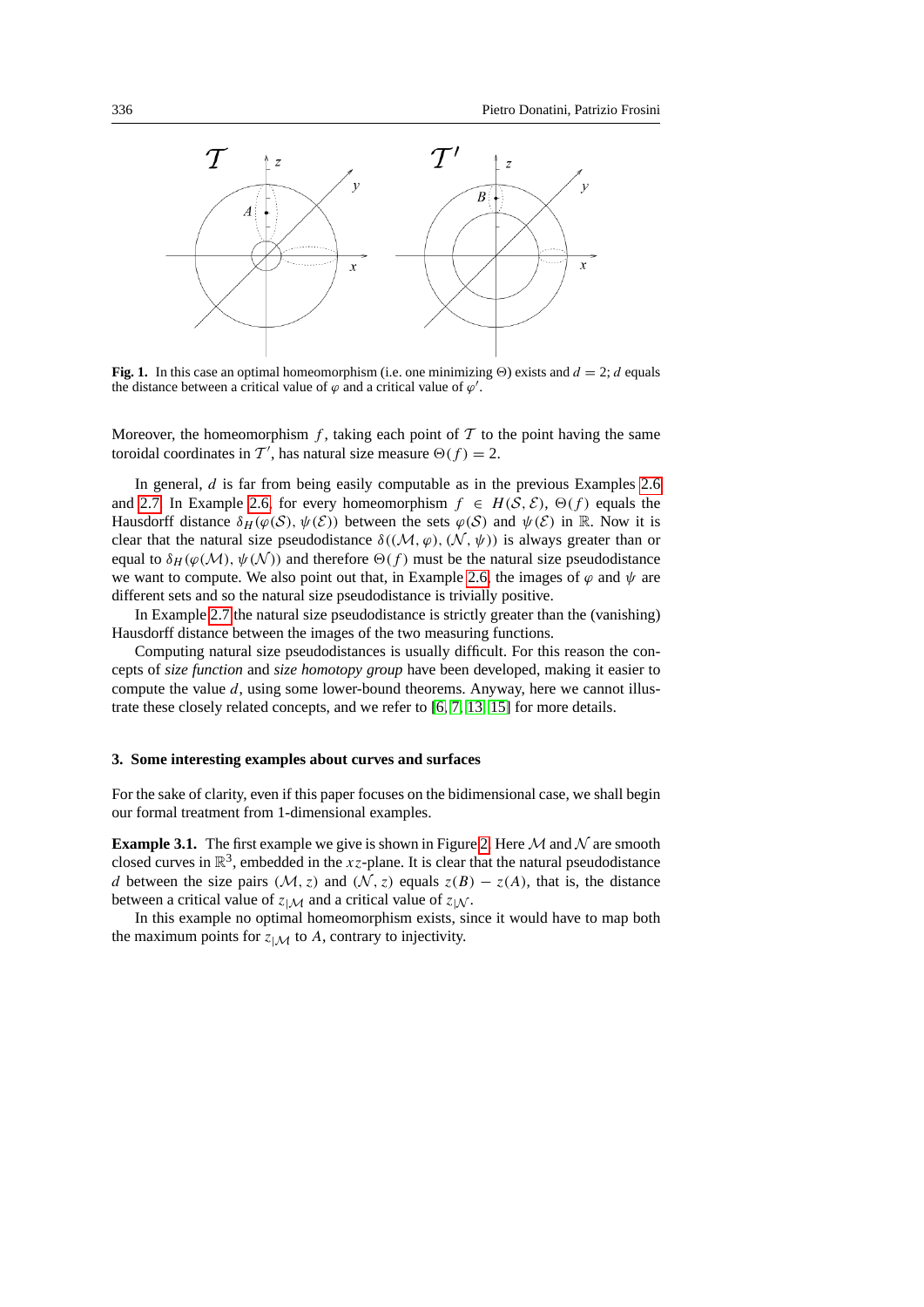

<span id="page-6-0"></span>**Fig. 2.** The natural pseudodistance between the size pairs ( $M$ , z) and ( $N$ , z) is  $z(B) - z(A)$ .



<span id="page-6-1"></span>**Fig. 3.** Construction of the homeomorphism  $g_{\varepsilon}$  for which  $\Theta(g_{\varepsilon}) \leq d + \varepsilon$ .

**Example [3.](#page-6-1)2.** Let us consider the smooth closed curves  $M$  and  $N$  in Figure 3. The points A and B are critical points of the function z and  $z(C) = \frac{1}{2}(z(A) + z(B)) = z(G)$ . We want to prove that the natural pseudodistance between the size pairs  $(M, z)$  and  $(N, z)$ takes the value

$$
d = \frac{1}{2}(z(A) - z(B))
$$

and that no optimal homeomorphism exists. In order to do that we shall construct a sequence  $(f_i)$  of homeomorphisms for which  $\lim_i \Theta(f_i) = \frac{1}{2}(z(A) - z(B))$ , and show that  $\Theta(f) > \frac{1}{2}(z(A) - z(B))$  for every homeomorphism  $f \in H(\mathcal{M}, \mathcal{N})$ .

Let us start by proving that, for every  $\varepsilon > 0$ , there exists a homeomorphism  $g_{\varepsilon}$ :  $M \to N$  such that  $\Theta(g_{\varepsilon}) \leq \frac{1}{2}(z(A) - z(B)) + 2\varepsilon$ . Consider the points  $D_{\varepsilon}$ ,  $E_{\varepsilon}$ ,  $H_{\varepsilon}$  and  $F_{\varepsilon}$  in Figure [3,](#page-6-1) satisfying  $z(D_{\varepsilon}) = z(H_{\varepsilon}) = z(C) + \varepsilon$  and  $z(E_{\varepsilon}) = z(F_{\varepsilon}) = z(C) - \varepsilon$ . We choose a homeomorphism  $g_{\varepsilon}$ , taking the arc  $D_{\varepsilon}CE_{\varepsilon}$  to the arc  $H_{\varepsilon}GE_{\varepsilon}$  in such a way that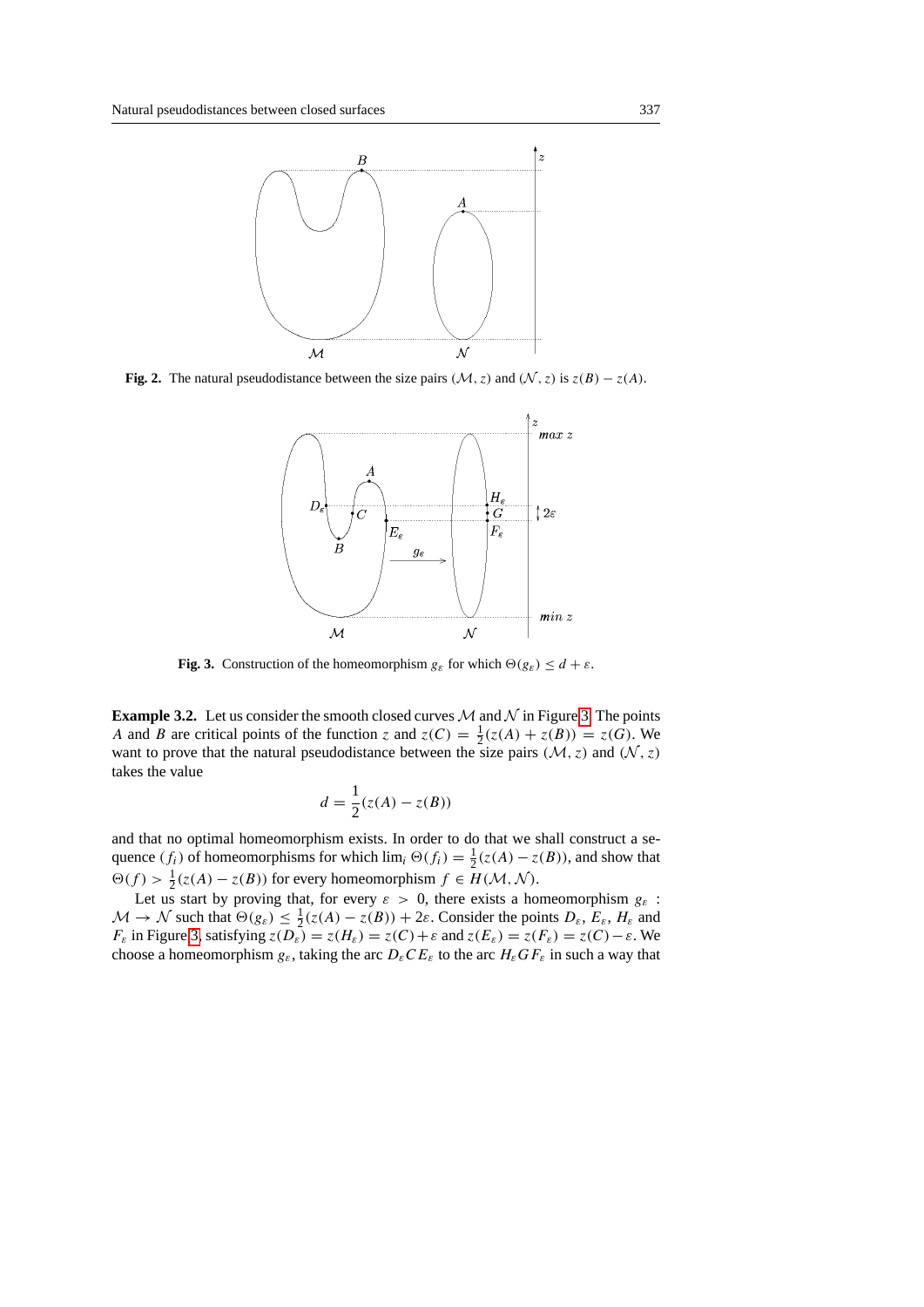$g_{\varepsilon}(D_{\varepsilon}) = H_{\varepsilon}$  and  $g_{\varepsilon}(E_{\varepsilon}) = F_{\varepsilon}$ . Outside the arc  $D_{\varepsilon}CE_{\varepsilon}$  in M we define  $g_{\varepsilon}$  by mapping every point P to a point  $g_{\varepsilon}(P)$  satisfying  $z(P) = z(g_{\varepsilon}(P))$ .

For every  $i \in \mathbb{N} - \{0\}$  we set  $f_i = g_{1/i}$ . It is easy to prove that

$$
\lim_{i} \Theta(f_i) = \frac{1}{2}(z(A) - z(B)).
$$

Now we only have to verify that  $\Theta(f) \leq \frac{1}{2}(z(A) - z(B))$  for no homeomorphism between M and N. If such a homeomorphism existed, for every  $P \in \mathcal{M}$  we would have

$$
|z(P) - z(f(P))| \le \frac{z(A) - z(B)}{2}
$$

and hence  $z(f(A)) \ge z(G) \ge z(f(B))$ . Therefore we could easily find points  $P \in \mathcal{M}$ for which  $|z(P) - z(f(P))| > \frac{1}{2}(z(A) - z(B))$ , contradicting our assumption.

**Example 3.3.** Consider the size pairs ( $M$ ,  $\omega$ ) and ( $\mathcal{N}$ ,  $\omega$ ) in Figure [4,](#page-7-0) where M and N are smooth surfaces embedded into  $\mathbb{R}^3$ . We want to prove that the natural pseudodistance between these size pairs is 1/2.



<span id="page-7-0"></span>**Fig. 4.** The natural pseudodistance between these size pairs is  $d = 1/2$ .

The critical points  $P, Q \in \mathcal{M}$  for which  $\omega(P) = 1$  and  $\omega(Q) = 0$  belong to the displayed closed set  $K \subset \omega^{-1}([0, 1])$ . First of all, we shall prove that  $d \geq 1/2$ , by showing that

$$
\Theta(f) > \frac{1}{2}(\omega(P) - \omega(Q)) = \frac{1}{2}
$$

for every homeomorphism  $f : \mathcal{M} \to \mathcal{N}$ . Suppose  $f(K)$  contains no point of N that is critical for  $\omega$  (otherwise  $\Theta(f)$  would be at least 1 and our inequality would be satisfied). Let A be the point of  $f(K)$  at which the measuring function  $\omega_{f(K)}$  attains its maximum. Since A belongs to the boundary of  $f(K)$ , we must have  $\omega(f^{-1}(A)) = 0$ , and as P is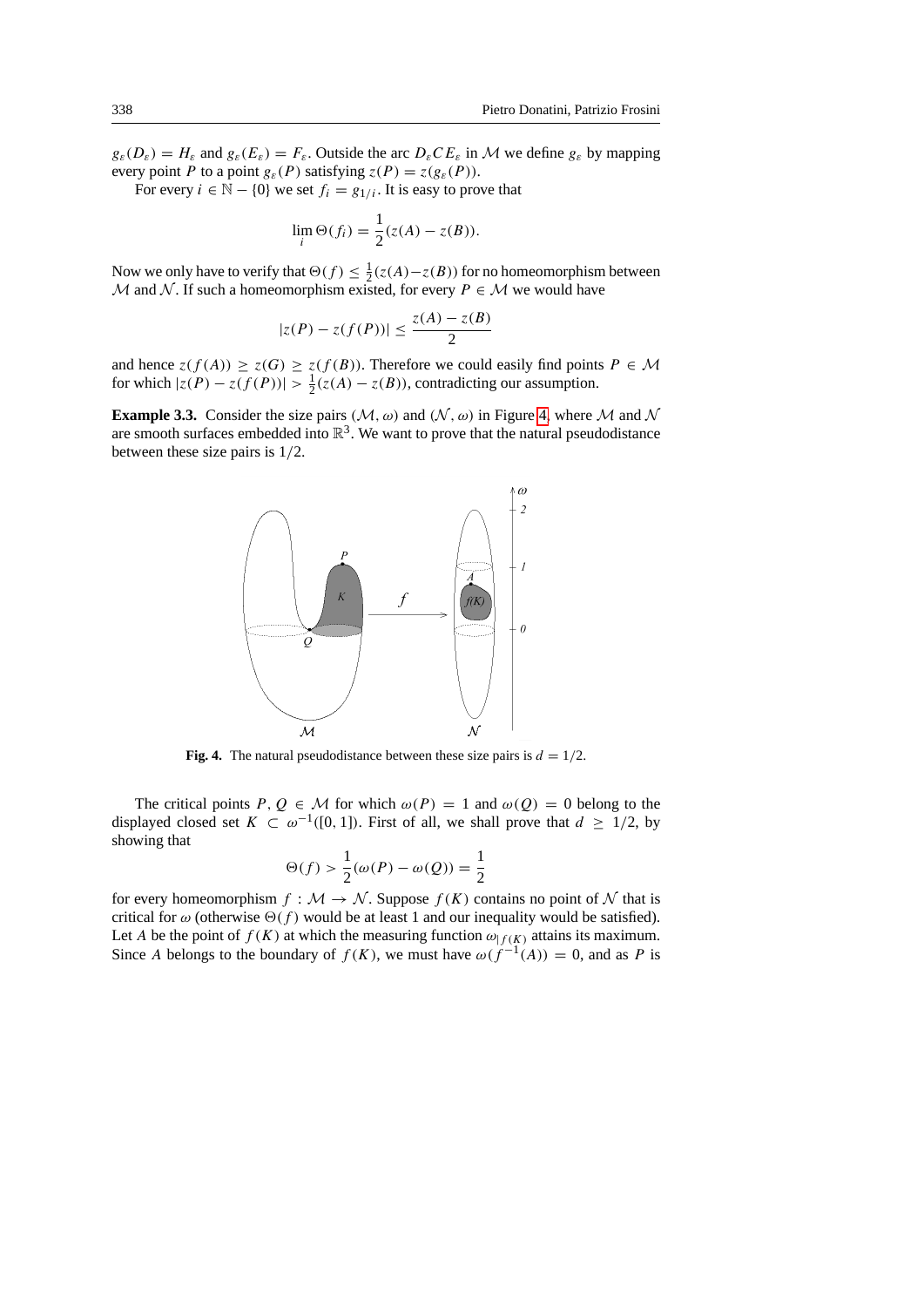internal to K,  $\omega(f(P)) < \omega(A)$ . Consequently,  $\Theta(f) \geq \omega(A) > \omega(f(P))$  and hence  $\Theta(f) \ge \omega(P) - \omega(f(P)) > \omega(P) - \Theta(f)$ . It follows that  $\Theta(f) > \omega(P)/2 = 1/2$ .

In order to complete our proof that the natural pseudodistance is really 1/2, we still have to give a suitable sequence  $(f_i)$  of homeomorphisms such that

$$
\lim_{i} \Theta(f_i) = 1/2.
$$

Since the construction of such a sequence is conceptually similar to the one we gave for the previous example about curves, we skip its analytic expression.

**Example 3.4.** Consider the smooth surfaces  $M$  and  $N$  displayed in Figure [5](#page-8-0) and the corresponding measuring function  $\omega$ . The dotted lines are level curves for the measuring function  $\omega$ .



<span id="page-8-0"></span>**Fig. 5.** An example of vanishing natural pseudodistance.

# **Property 1.** *The natural pseudodistance between the two size pairs is zero.*

It is easy to see that we can isotopically deform the left surface to the right one by "torsion", exchanging the positions of the two smallest humps. This deformation can be performed by an arbitrarily small change in the values of the height  $\omega$ . Therefore, we can construct a sequence of homeomorphisms ( $f_i$ ) from M to N such that  $\Theta(f_i) \to 0$ .

**Property 2.** *No optimal homeomorphism exists between the two size pairs.*

Suppose there exists a homeomorphism f such that  $\Theta(f) = 0$ . Consider a path  $\gamma$  as in Figure [5,](#page-8-0) chosen in such a way that, in the image of the path,  $\omega(P) = \omega(A)$  for no point P different from A. We can easily verify that the image of the path  $f \circ \gamma$  must contain more than one point at which  $\omega$  takes the value  $\omega(A)$ . This contradicts our assumptions, since  $\Theta(f) = 0$  implies  $\omega(f(P)) = \omega(P)$  for every P in the image of  $\gamma$ .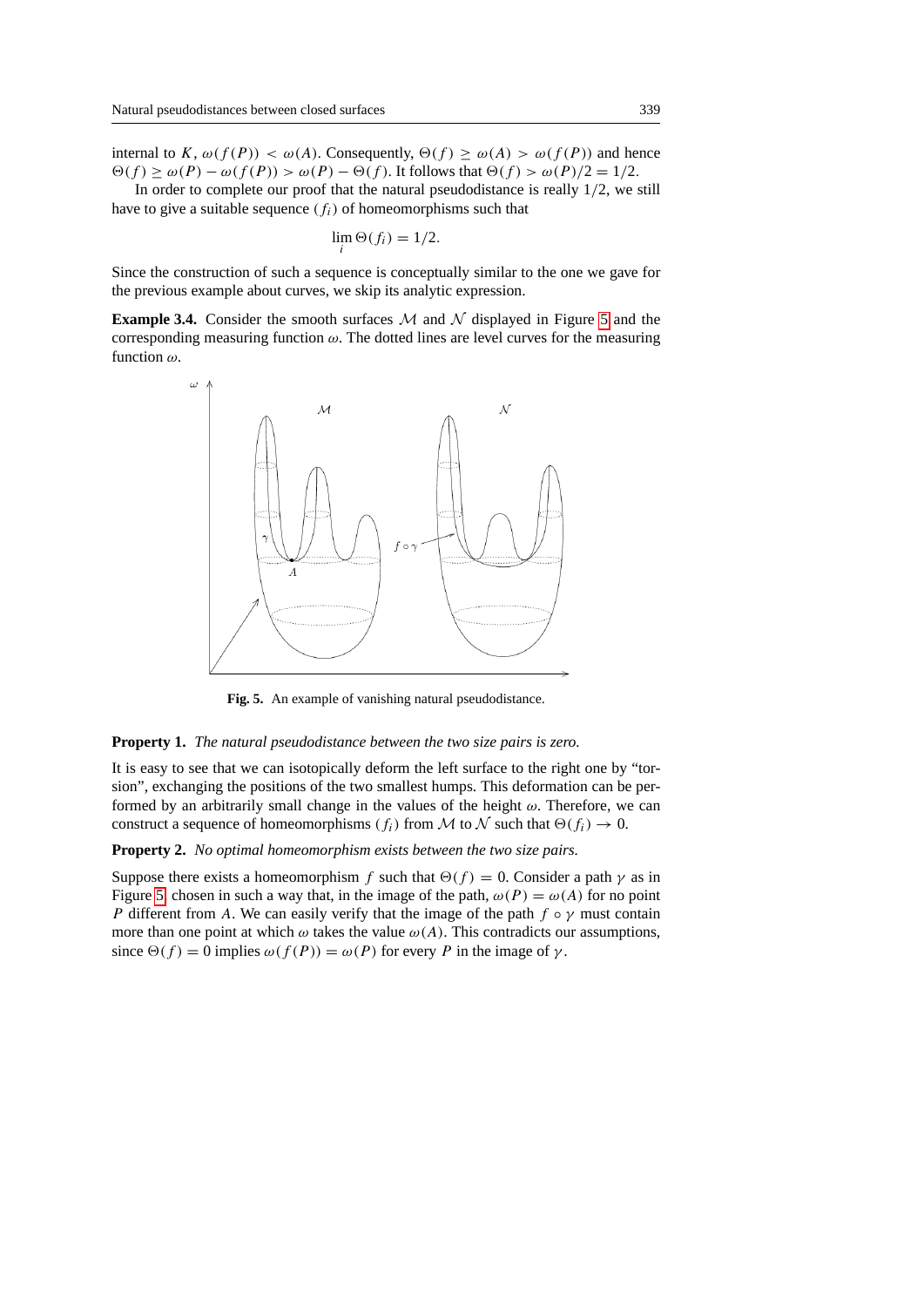# <span id="page-9-0"></span>**4. Some technical tools and definitions**

# <span id="page-9-1"></span>*4.1. The concept of "train of limit* d*-jumps"*

In order to prove our main theorem, we need some new definitions and technical results. Assume two size pairs  $(M, \omega)$ ,  $(N, \omega)$  are given.

The symbol  $S_H(\mathcal{M}, \mathcal{N})$  will denote the set of all sequences  $(f_i)$  of homeomorphisms in  $H(M, \mathcal{N})$  such that  $\Theta(f_i) \to d$ . Every sequence in  $S_H(M, \mathcal{N})$  will be called a d*approximating sequence* from  $(\mathcal{M}, \omega)$  to  $(\mathcal{N}, \omega)$ .

Let  $(f_i) \in S_H(\mathcal{M}, \mathcal{N})$ . We shall say that a pair of points  $(P, Q) \in \mathcal{M} \times \mathcal{N}$  is in *relation with respect to*  $(f_i)$  if there exists a sequence  $(P_r)$  in M and a strictly increasing sequence  $(i_r)$  in N such that

$$
(P, Q) = \lim_{r} (P_r, f_{i_r}(P_r)).
$$

In this case we shall write either  $P \rho O$  or  $O \rho P$ .

In the remaining part of this section we assume that  $0 < d < +\infty$ . The following compact sets are defined for each d-approximating sequence  $(f_i)$ :

$$
\mathbf{N}_{\mathcal{M}}^+ = \mathbf{N}_{\mathcal{M}}^+((f_i)) = \{ P \in \mathcal{M} \mid \exists Q \in \mathcal{N} : P \rho Q, \omega(Q) - \omega(P) = d \},
$$
\n
$$
\mathbf{N}_{\mathcal{M}}^- = \mathbf{N}_{\mathcal{M}}^-((f_i)) = \{ P \in \mathcal{M} \mid \exists Q \in \mathcal{N} : P \rho Q, \omega(P) - \omega(Q) = d \},
$$
\n
$$
\mathbf{N}_{\mathcal{N}}^+ = \mathbf{N}_{\mathcal{N}}^+((f_i)) = \{ Q \in \mathcal{N} \mid \exists P \in \mathcal{M} : P \rho Q, \omega(P) - \omega(Q) = d \},
$$
\n
$$
\mathbf{N}_{\mathcal{N}}^- = \mathbf{N}_{\mathcal{N}}^-((f_i)) = \{ Q \in \mathcal{N} \mid \exists P \in \mathcal{M} : P \rho Q, \omega(Q) - \omega(P) = d \}.
$$

In other words, the points P in  $N^+$  are those for which there exists a point  $Q \in \mathcal{N}$ such that the pair  $(P, Q)$  can be approximated arbitrarily well by a pair  $(P_r, f_{i_r}(P_r))$ whose "jump"  $\omega(f_{i_r}(P_r)) - \omega(P_r)$  is arbitrarily close to d. Hence, if we think of  $\omega$  as a "height" function (cf. the examples in the previous section), the points  $P_r$  have images with height approximated by  $\omega(P_r) + d$ . In  $N^+_{\mathcal{M}}$ , the symbol  $\mathcal M$  recalls the manifold to which P belongs, while the  $+$  indicates that, by mapping P to Q, we increase the value of the measuring function, i.e. the "jump" starting from the node in  $M$  is "upwards". The notations for the other three sets are quite analogous. The symbol − indicates nodes from which "downward jumps" start (the starting node belonging to the manifold shown as subscript).

It is clear that, for every  $P \in \mathbb{N}_{\mathcal{M}}^+$ , there exists  $Q \in \mathbb{N}_{\mathcal{N}}^ \overline{\mathcal{N}}$  such that  $P \rho Q$  (and vice versa), and that an analogous relation holds for the sets  $N_{\mathcal{M}}^-$  and  $N_{\mathcal{N}}^+$  $\overset{+}{\mathcal{N}}$ . For every sequence of homeomorphisms in  $S_H(\mathcal{M}, \mathcal{N})$  the sets  $\mathbf{N}_{\mathcal{M}} = \mathbf{N}_{\mathcal{M}}^+ \cup \mathbf{N}_{\mathcal{M}}^-$  and  $\mathbf{N}_{\mathcal{N}} = \mathbf{N}_{\mathcal{N}}^+$ N ∪ **N** −  $\lambda$ are non-empty because of the compactness of the manifolds.

Now we define the concept of "train" for a *d*-approximating sequence:

**Definition 4.1.** *Let*  $(N_0, N_1, \ldots, N_k)$  *be an ordered*  $(k + 1)$ *-tuple of points in*  $M \cup N$ *with*  $k \geq 1$  *such that, for*  $j = 0, \ldots, k - 1$  *the following properties hold:* 

(a)  $\omega(N_{i+1}) = \omega(N_i) + d;$ (b)  $N_i \rho N_{i+1}$ .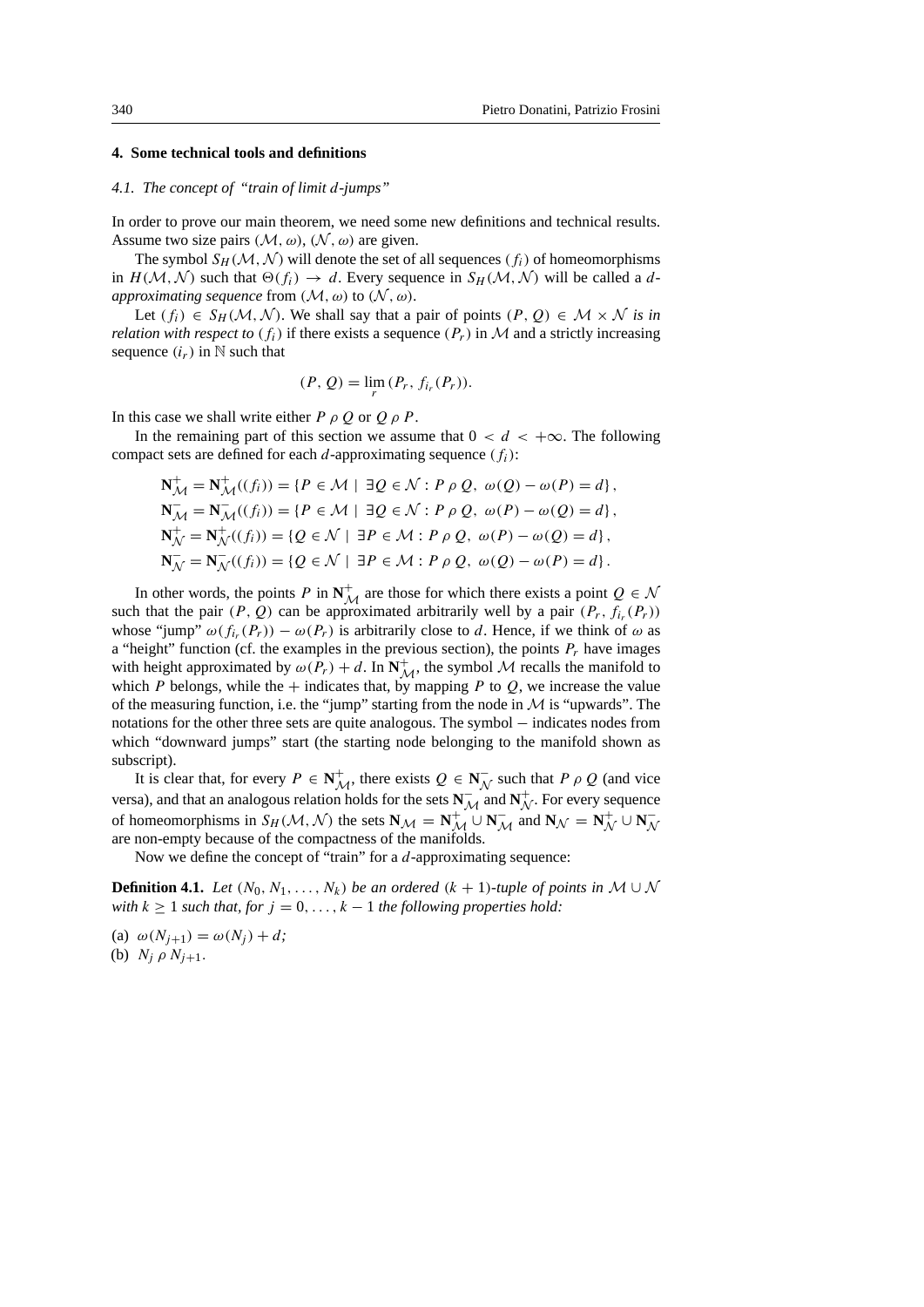*In this case the ordered set*  $(N_0, N_1, \ldots, N_k)$  *will be called a train of limit d-jumps for the sequence* (fi) *(or, for short, a* train*) and its points will be called* nodes*. The pairs*  $(N_i, N_{i+1})$  *will be known as the wagons of the train. The number k will be called the* length of the train *and each train that is not included (in the obvious sense) in any other train will be said to be maximal. If*  $(N_0, \ldots, N_k)$  *is a maximal train, its wagons*  $(N_0, N_1)$ *and* ( $N_{k-1}$ ,  $N_k$ ) *will be called* initial *and* final train wagons (*respectively*), *while*  $N_0$  *and* N<sup>k</sup> *will be the* initial *and* final train nodes*. The remaining nodes will be called* internal nodes*. The symbol* W ((fi)) *will denote the set of all the train wagons (for all the existing trains).*

Since each point belonging either to  $N_{\mathcal{M}}$  or to  $N_{\mathcal{N}}$  is a node for at least one train, the set of all trains is not empty. Notice that the point  $P$  is an initial node for at least one maximal train if and only if either  $P \in \mathbb{N}_{\mathcal{M}}^+$  –  $\mathbb{N}_{\mathcal{M}}^-$  or  $P \in \mathbb{N}_{\mathcal{N}}^+$  –  $\mathbb{N}_{\mathcal{N}}^ \bar{N}$ , whereas it is a final node if and only if either  $P \in N_{\mathcal{M}}^-$  –  $N_{\mathcal{M}}^+$  or  $P \in N_{\mathcal{N}}^-$  –  $N_{\mathcal{N}}^+$  $\stackrel{+}{\mathcal{N}}$ .

In Figure [6](#page-10-0) we provide a graphic representation of a maximal train  $(A, B, C, D)$ . In this particular case, we have  $\overrightarrow{A} \in \mathbf{N}_{\Lambda}^{+}$  $\overline{\mathcal{N}}$ ,  $B \in \mathbf{N}_{\mathcal{M}}^{+} \cap \mathbf{N}_{\mathcal{M}}^{-}$ ,  $C \in \mathbf{N}_{\mathcal{N}}^{+}$ N ∩ **N** −  $\overline{\mathcal{N}}$  and  $D \in \mathbf{N}_{\mathcal{M}}^{-}$ . Hence,  $A$  is the initial node and  $D$  is the final train node, while  $B$  and  $C$  are internal nodes. The three ordered pairs  $(A, B), (B, C), (C, D)$  are the three wagons in the train;  $(A, B)$  and  $(C, D)$  are its initial and final wagons, respectively.



<span id="page-10-0"></span>**Fig. 6.** A train of limit d-jumps given by the quadruple  $(A, B, C, D)$ .

In Figure [7](#page-11-0) we can find the maximal train  $(B, G, A)$  associated with the d-approxim-ating sequence we described in Example [3.2.](#page-2-1) In fact, we can easily prove that  $B\rho G$ ,  $G\rho A$ ,  $z(G) - z(B) = d$  and  $z(A) - z(G) = d$ . Hence  $B \in \mathbb{N}_{\mathcal{M}}^{+}$ ,  $G \in \mathbb{N}_{\mathcal{N}}^{+}$  $\overline{N}^+ \cap N^-_{\Lambda}$  $\overline{\mathcal{N}}$  and  $A \in \mathbf{N}_{\mathcal{M}}^{-}$ .

**Remark 4.2.** The example described in Figure [7](#page-11-0) shows that the existence of a train of length 2 such that its initial node (in this case  $B$ ) and its final node (in this case  $A$ ) are critical points of the measuring function z guarantees that the natural pseudodistance d equals half the distance between two critical values of the measuring function.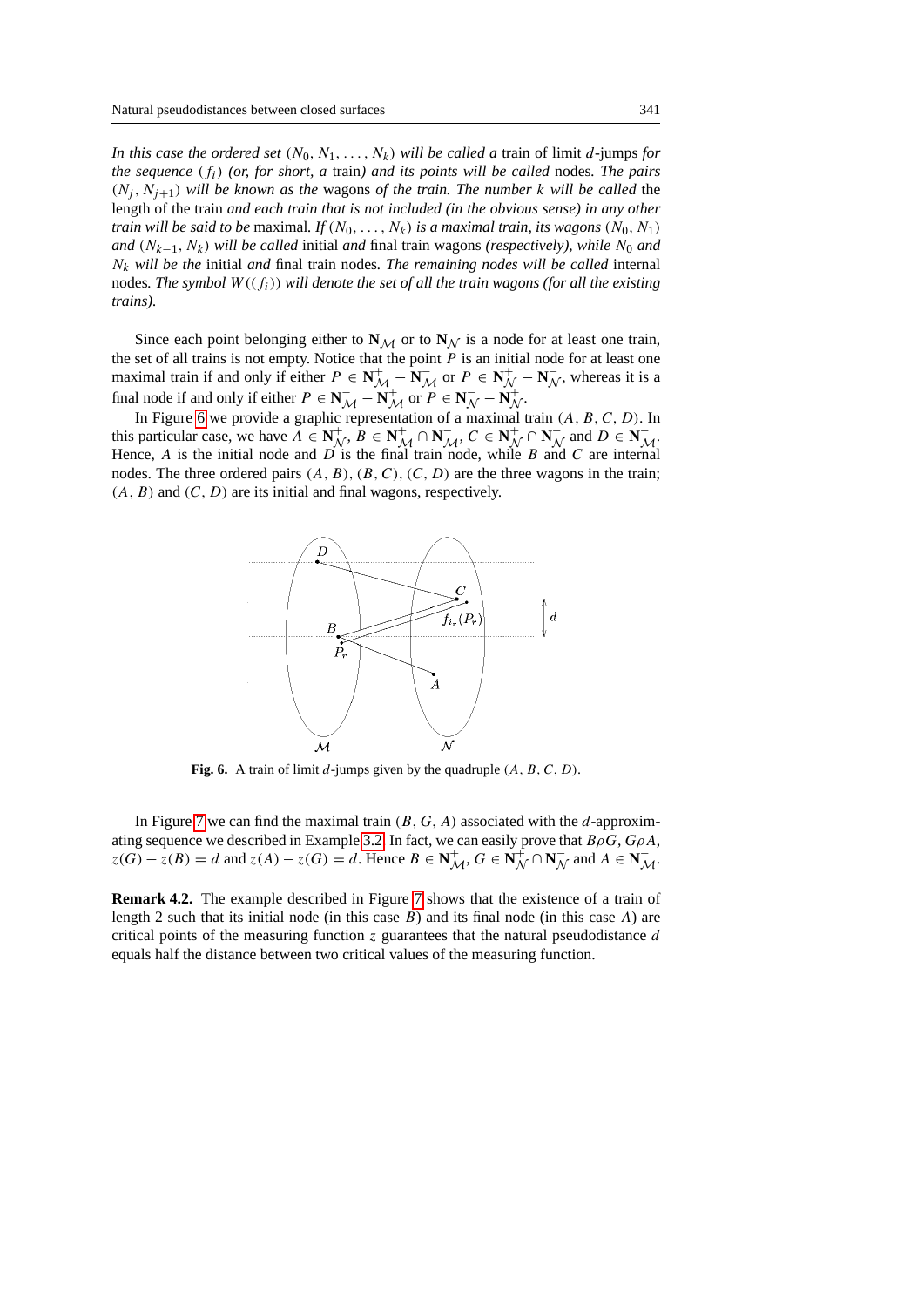

<span id="page-11-0"></span>**Fig. 7.** An example of a train of limit  $d$ -jumps given by the triple  $(B, G, A)$ .

Our main goal will be to show that in the case of closed surfaces it is always possible to construct a sequence of d-approximating homeomorphisms for which we can demonstrate the existence of a train of length 1, 2 or 3, beginning and ending at critical heights for the measuring functions. We shall do that in the next subsection, [4.2,](#page-11-1) and in Section [5.](#page-13-0) The example we have just seen justifies our task, since it points out a simple relation between  $d$  and the critical values of z.

Now, in order to attain our goal, we need to introduce the concept of *minimal* d*approximating sequence*.

### <span id="page-11-1"></span>*4.2. Minimal* d*-approximating sequences*

The concept of train that we have just introduced allows us to prove Theorem [2.4](#page-3-0) cited in Section [2,](#page-2-0) and will be central in the following sections, devoted to the proof of the main result in this paper (Theorem [5.7\)](#page-4-0). In this subsection we shall assume that  $M$  and  $N$  are smooth homeomorphic closed manifolds and  $\varphi$  and  $\psi$  are Morse measuring functions on  $M$  and  $N$ , respectively. We shall weaken these hypotheses at the end of this paper.

As explained in the introduction, the main goal of this paper is to show that the analytic folding number is either 1, 2 or 3 in the case of closed surfaces.

The idea is to extend the reasoning applied in Remark [4.2,](#page-2-1) about the example described in Figure [7.](#page-11-0) In order to do that, from a constructive point of view we need to take a d-approximating sequence and improve it by shortening its trains as much as possible, until we get a train of length 1, 2 or 3, beginning and ending at critical heights for the measuring functions.

This procedure will be carried out in two steps. The first will consist in a reduction of trains applicable in any dimension, which has been developed and applied in [\[2\]](#page-21-0) (Lemma [4.6](#page-4-1) in this paper) in order that only trains beginning and ending at critical points for the measuring functions remain.

The second step will be a reduction process, specifically developed for the case of surfaces, allowing us to get a further shortening of trains.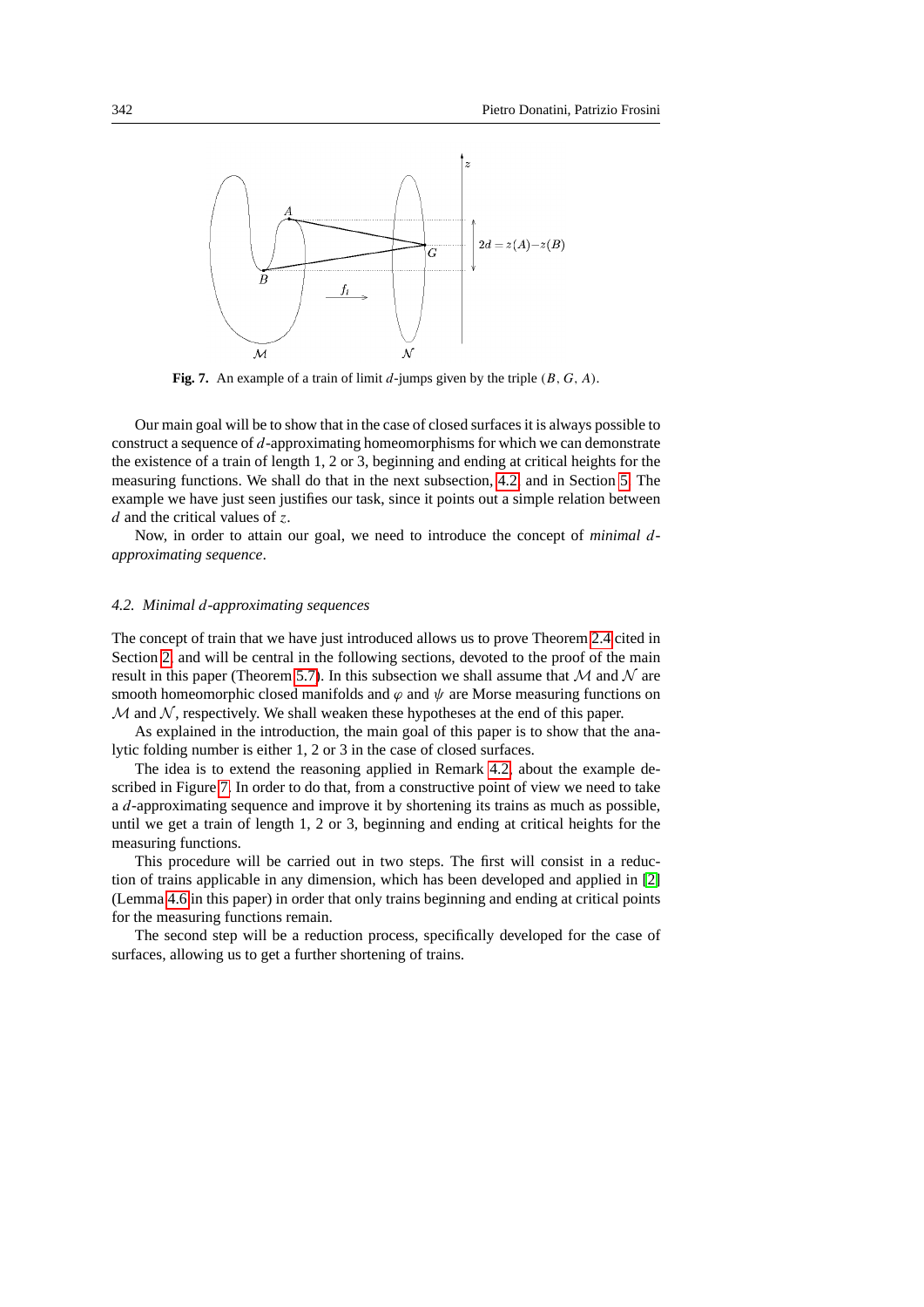Our goal requires a formal definition of "improving" a d-approximating sequence.

Hence we need to define the following preordering  $\leq$  on the set  $S_H(\mathcal{M}, \mathcal{N})$  of dapproximating sequences.

**Definition 4.3.** *If* ( $f_i$ ) *and* ( $g_i$ ) *are two d-approximating sequences, we write* 

$$
(g_i) \preceq (f_i)
$$
 (or, equivalently,  $(f_i) \succeq (g_i)$ )

*if*  $\varphi(\mathbf{N}_{\mathcal{M}}^+((g_i))) \subseteq \varphi(\mathbf{N}_{\mathcal{M}}^+((f_i)))$  and  $\varphi(\mathbf{N}_{\mathcal{M}}^-((g_i))) \subseteq \varphi(\mathbf{N}_{\mathcal{M}}^-((f_i))).$ 

**Definition 4.4.** *Let*  $(f_i)$  *and*  $(g_i)$  *be two d-approximating sequences. We write*  $(g_i)$   $\prec$  $(f_i)$  (or, equivalently,  $(f_i) > (g_i)$ ) if  $(g_i) \preceq (f_i)$  and either  $\varphi(\mathbf{N}_{\mathcal{M}}^+((g_i))) \neq \varphi(\mathbf{N}_{\mathcal{M}}^+((f_i)))$  $or \varphi(\mathbf{N}_{\mathcal{M}}^{-}((g_i))) \neq \varphi(\mathbf{N}_{\mathcal{M}}^{-}((f_i)))$  (i.e., at least one of the two inclusions in Definition [4.3](#page-3-1) *is proper).*

*We shall say that*  $(f_i) \in S_H(\mathcal{M}, \mathcal{N})$  *is a minimal sequence if there exists no sequence*  $(g_i) \in S_H(\mathcal{M}, \mathcal{N})$  *such that*  $(g_i) \prec (f_i)$ *.* 

**Remark 4.5.** The relations  $\leq$  and  $\lt$  could be defined by referring to the nodes in N in place of the nodes in  $M$ . In fact, our definitions immediately imply that the inclusion  $\varphi(\mathbf{N}_{\mathcal{M}}^{+}((g_{i}))) \subseteq \varphi(\mathbf{N}_{\mathcal{M}}^{+}((f_{i})))$  is equivalent to  $\psi(\mathbf{N}_{\mathcal{M}}^{-})$  $\mathcal{N}((g_i))) \subseteq \psi(\mathbf{N}_{\Lambda})$  $\bar{\mathcal{N}}((f_i))$  and the inclusion  $\varphi(\mathbf{N}_{\mathcal{M}}^{-}((g_i))) \subseteq \varphi(\mathbf{N}_{\mathcal{M}}^{-}((f_i)))$  is equivalent to  $\psi(\mathbf{N}_{\mathcal{N}}^{+})$  $\mathcal{N}^+(g_i)) \subseteq \psi(\mathbf{N}_{\Lambda}^+)$  $\mathcal{N}^{+}(f_i)).$ An analogous statement holds for proper inclusions.

We observe that, in our definition,  $(g_i) \leq (f_i)$  *does not* mean that either  $(g_i) \prec (f_i)$ or  $(g_i) = (f_i)$ .

The minimal sequences for  $\prec$  are, in some way, the best sequences of homeomorphisms whose measure approximates the natural size pseudodistance, since they minimize the sets  $\varphi(\mathbf{N}_{\mathcal{M}}^+)$  and  $\varphi(\mathbf{N}_{\mathcal{M}}^-)$  (and hence also  $\psi(\mathbf{N}_{\mathcal{N}}^+)$  $\overrightarrow{\mathcal{N}}$ ) and  $\psi(\mathbf{N}_{\Lambda})$  $(\overline{\mathcal{N}})$ , i.e. the sets of node heights for the four types of nodes we have considered). We shall see that it is always possible to construct a d-approximating sequence of homeomorphisms such that the sets  $\varphi(N_M)$  and  $\psi(N_N)$  are finite, and that this can also be done by using minimal sequences.

The existence of minimal sequences with respect to the preordering ≺ will be important in Section [5.](#page-13-0)

The following lemma is the main tool used in [\[2\]](#page-21-0) to prove Theorem [2.4](#page-3-0) cited in this paper (for a proof of this lemma see [\[2,](#page-21-0) p. 710]).

**Lemma 4.6.** *Assume that*  $0 < d < +\infty$  *and the measuring functions*  $\varphi$ ,  $\psi$  *are Morse. For every*  $(f_i) \in S_H(\mathcal{M}, \mathcal{N})$  *there exists*  $(g_i) \in S_H(\mathcal{M}, \mathcal{N})$  *such that all maximal trains begin and end at critical points of the measuring functions and*  $W((g_i)) \subseteq W((f_i))$ *.* 

**Remark 4.7.** We observe that in Lemma [4.6](#page-4-1) the relation  $(g_i) \leq (f_i)$  follows easily from the inclusion  $W((g_i)) \subseteq W((f_i))$ .

<span id="page-12-0"></span>The following proposition shows some properties of the minimal sequences we are going to use, under the hypotheses that our measuring functions are Morse. In the next pages the symbols  $K_{\varphi}$  and  $K_{\psi}$  will represent the sets of critical points of the measuring functions  $\varphi$  and  $\psi$ , respectively. The sets of critical values of  $\varphi$  and  $\psi$  will be denoted by  $\varphi(K_{\varphi})$  and  $\psi(K_{\psi})$ .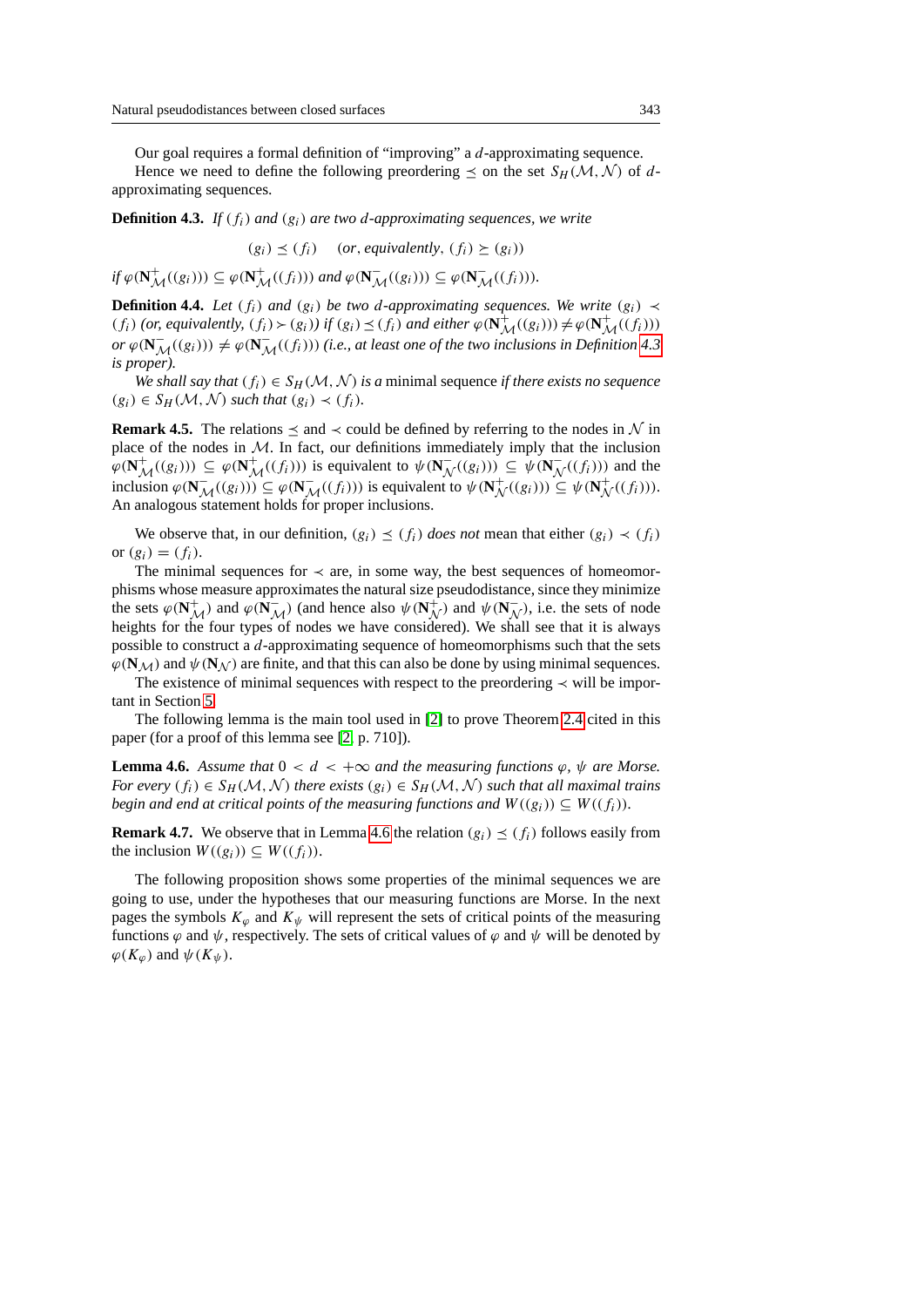**Proposition 4.8.** *Assume that*  $0 < d < +\infty$  *and the measuring functions*  $\varphi$ ,  $\psi$  *are Morse, and set*  $A = \{z \in \mathbb{R} \mid \exists c_1, c_2 \in \varphi(K_{\varphi}) \cup \psi(K_{\psi}), r, s \in \mathbb{N} : z - c_1 = rd, c_2 - z =$ sd}*. Then the following statements hold:*

- (a) *If a train for a* d*-approximating sequence begins and ends at critical points of the measuring functions, the heights of its nodes belong to the finite set* A*.*
- (b) *For every d-approximating sequence*  $(f_i)$ *, there exists a minimal sequence*  $(h_i) \preceq$ (fi) *whose maximal trains begin and end at critical points of the measuring functions.*
- (c) *If a* d*-approximating sequence* (gi) *is minimal, the height of every node of its trains belongs to* A*.*

*Proof.* (a) follows trivially from the definition of train. The finiteness of  $A$  follows from the finiteness of  $K_{\varphi}$  and  $K_{\psi}$ , and hence of  $\varphi(K_{\varphi})$  and  $\psi(K_{\psi})$  (here we are using the hypothesis that the measuring functions are Morse).

(b) Lemma [4.6](#page-4-1) ensures that we can take a sequence  $(g_i) \leq (f_i)$  whose maximal trains begin and end at critical points of the measuring functions. The previous statement (a) and the definition of the relation  $\prec$  imply that no infinite descending chain  $(g_i) \succ (g_i^1) \succ (g_i^2) \succ \cdots$  beginning at  $(g_i)$  can exist. Let us consider the last term  $(g_i')$  in a maximal descending chain beginning at  $(g_i)$ . Obviously,  $(g_i')$  is a minimal dapproximating sequence. Unfortunately, statement (b) is still not proved, since some maximal train of  $(g_i')$  could either begin or end at regular points of the measuring functions, as opposed to what happens for  $(g_i)$ . However, by applying Lemma [4.6](#page-4-1) to  $(g'_i)$  we get a new d-approximating sequence  $(h_i)$  that is still minimal and has the required property regarding maximal trains.

(c) By (b), there exists a minimal sequence  $(h_i) \leq (g_i)$  whose maximal trains begin and end at critical points of the measuring functions. Since  $(g_i)$  is already minimal, it follows that  $\varphi(\mathbf{N}_{\mathcal{M}}^{+}((h_i))) = \varphi(\mathbf{N}_{\mathcal{M}}^{+}((g_i)))$  and  $\varphi(\mathbf{N}_{\mathcal{M}}^{-}((h_i))) = \varphi(\mathbf{N}_{\mathcal{M}}^{-}((g_i)))$  (and hence  $\psi(\mathbf{N}_{\Lambda})$  $\overline{\mathcal{N}}((h_i))) = \psi(\mathbf{N}_{\Lambda}^{-})$  $\mathcal{N}((g_i))$  and  $\psi(\mathbf{N}_{\Lambda}^+)$  $\mathcal{N}^{+}((h_i))) = \psi(\mathbf{N}_{\Lambda}^{+})$  $\mathcal{N}((g_i)))$ ). Statement (a) ensures that  $\varphi(\mathbf{N}_{\mathcal{M}}(h_i)) \cup \psi(\mathbf{N}_{\mathcal{N}}(h_i))$  is included in the finite set A, and therefore so is  $\varphi(\mathbf{N}_{\mathcal{M}}((g_i))) \cup \psi(\mathbf{N}_{\mathcal{N}}((g_i))).$ 

## <span id="page-13-0"></span>**5. Our main result**

In Section [2](#page-2-0) we have recalled (Theorem [2.4\)](#page-3-0) that the natural pseudodistance between two size pairs is related to the critical values of their measuring functions.

However, the examples we have displayed suggest that our results can be improved. In fact, in our examples the analytic folding number  $k$  is never greater than 2. In the first part of this section we shall prove (Theorem [5.4\)](#page-3-0) that the analytic folding number is never greater than 3, under the assumption that  $\mathcal M$  and  $\mathcal N$  are two homeomorphic smooth closed surfaces and the measuring functions  $\varphi$ ,  $\psi$  are Morse. These hypotheses will make our proofs easier from the technical point of view. In Subsection [5.1](#page-19-0) we shall weaken our assumptions and return to the case of class  $C<sup>1</sup>$  (Theorem [5.7\)](#page-4-0).

Now we introduce two lemmas. The first one is trivial and clarifies the local nature of the concept of node.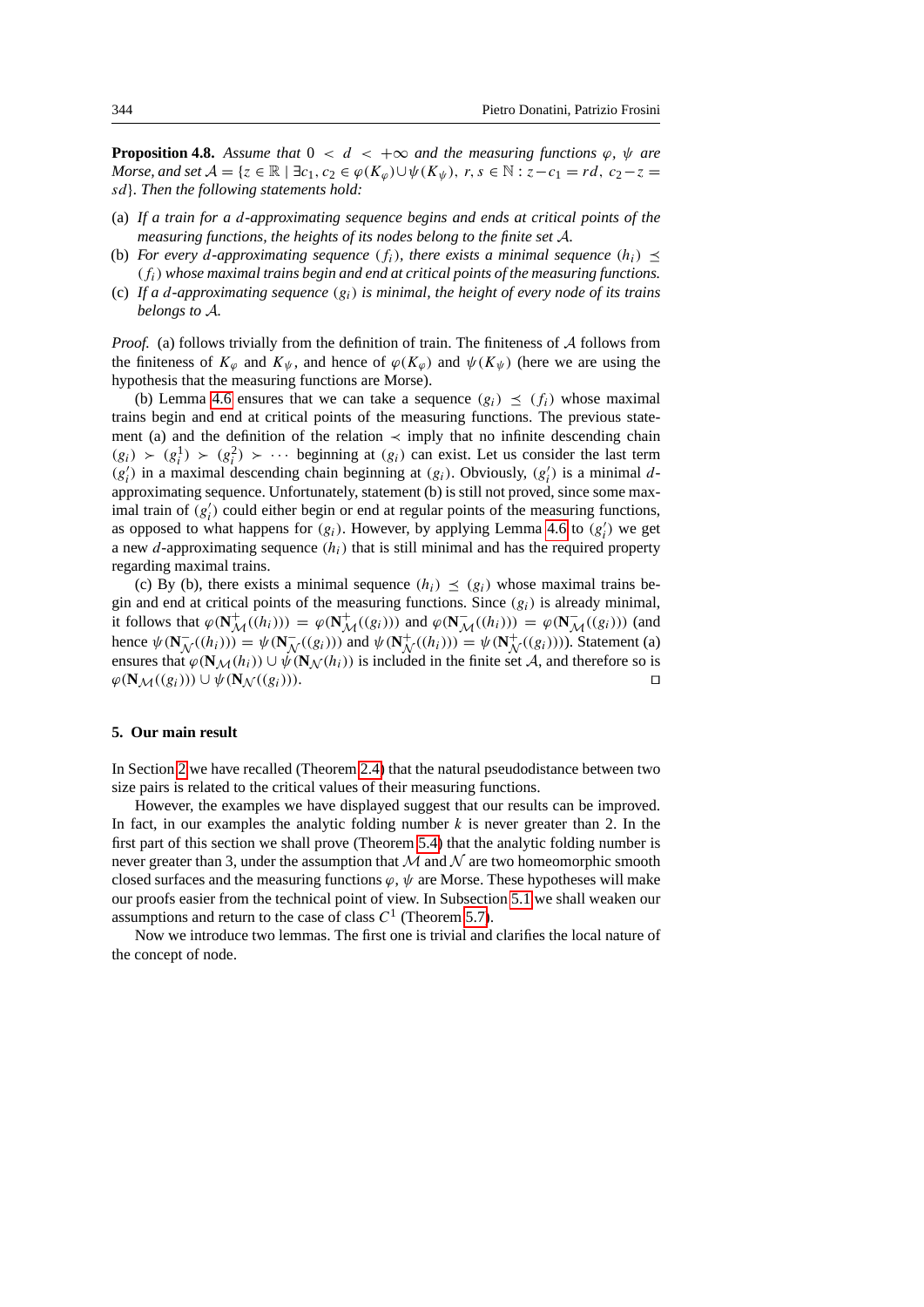**Lemma 5.1.** *Assume*  $0 < d < +\infty$ *. Let* U *be an open subset of* M *and* ( $f_i$ ) *and* ( $g_i$ ) *be two d-approximating sequences such that, for every*  $i \in \mathbb{N}$ ,  $f_i$  *coincides with*  $g_i$  *in U. Then*  $N^+_{\mathcal{M}}((f_i)) \cap U = N^+_{\mathcal{M}}((g_i)) \cap U$  and  $N^-_{\mathcal{M}}((f_i)) \cap U = N^-_{\mathcal{M}}((g_i)) \cap U$ .

*Proof.* This follows immediately from the definitions of the sets  $N_{\mathcal{M}}^+$  and  $N_{\mathcal{M}}^-$ .

A similar result obviously holds for an open subset  $V$  of  $N$ , and can easily be obtained by interchanging the roles of the sequences  $(f_i)$ ,  $(g_i)$  and  $(f_i^{-1})$ ,  $(g_i^{-1})$  in Lemma [5.1.](#page-2-2)

The useful property described by the following key lemma justifies the introduction of the concept of minimal sequence in the case of closed surfaces.

**Lemma 5.2.** *Assume that*  $M$ ,  $N$  *are smooth homeomorphic closed surfaces and*  $\varphi$ ,  $\psi$  *are Morse measuring functions on*  $M$  *and*  $N$ *, respectively. Suppose that*  $0 < d < +\infty$ *, and* (f<sub>i</sub>) is a minimal d-approximating sequence from  $(M, \varphi)$  to  $(N, \psi)$ *.* If  $N \in \mathbb{N}_{\mathcal{M}}((f_i))$ *and*  $\varphi(N)$  *is not a critical value for*  $\varphi$ *, then at least one of*  $\varphi(N) - d$ *,*  $\varphi(N) + d$  *is a critical value for*  $ψ$ *.* 

In other words, under the hypotheses of the lemma (possibly by exchanging the roles of the two surfaces), if we consider the heights of three consecutive nodes in a train of a minimal sequence, at least one of them is a critical value. The proof of this property involves Jost and Schoen's theorem about harmonic maps between surfaces and is the key to proving the main result of this paper (Theorem [5.7\)](#page-4-0).

*Proof.* We shall prove that if  $\varphi(N)$  is a regular value for  $\varphi$  and both  $\varphi(N)-d$  and  $\varphi(N)+d$ are regular values for  $\psi$  then we can get a new d-approximating sequence  $(\tilde{f}_i)$  such that  $(\tilde{f}_i) \prec (f_i)$ , contradicting the assumption that  $(f_i)$  is minimal. So, in the following we assume that  $\varphi(N) \notin \varphi(K_{\varphi})$  and  $\varphi(N) + d$ ,  $\varphi(N) - d \notin \psi(K_{\psi})$ .

Let us define the open sets  $\mathcal{D}_{\varepsilon} = \{P \in \mathcal{M} : |\varphi(P) - \varphi(N)| < \varepsilon\}$  and  $V_{\varepsilon} = \{Q \in$  $\mathcal N$  : min $_{\bar{Q}\in K_{\psi}} |\psi(Q) - \psi(\bar{Q})| < \varepsilon$  (in other words  $\mathcal D_{\varepsilon}$  is the set of all points of  $\mathcal M$ whose height differs less than  $\varepsilon$  from the height of N, while  $V_{\varepsilon}$  is the set of all points of N whose height differs less than ε from the height of a critical point of  $ψ$ ). Moreover, let us choose  $\varepsilon > 0$  so small that

- (1)  $\overline{\mathcal{D}}_{\varepsilon}$  does not contain critical points for  $\varphi$ ;
- (2)  $\partial \mathcal{D}_{\varepsilon}$  does not contain nodes belonging to **N**<sub>M</sub>((f<sub>i</sub>));

(3) for *i* large enough, if  $Q \in f_i(\overline{\mathcal{D}}_{\varepsilon})$  and  $|\varphi(N) - \psi(Q)| \ge d - 2\varepsilon$  then  $Q \notin \overline{V}_{\varepsilon}$ .

The existence of an  $\varepsilon > 0$  satisfying (1) and (2) is ensured by the assumption that  $\varphi(N) \notin$  $\varphi(K_{\varphi})$  and the fact that the set of heights of the nodes is finite (see Proposition [4.8\(](#page-12-0)c)); recall that the measuring functions are Morse. As regards (3), if for every positive  $\varepsilon$  we could find an arbitrarily large i and a  $\overline{Q} \in \overline{V}_{\varepsilon} \cap f_i(\overline{\mathcal{D}}_{\varepsilon})$  satisfying  $|\varphi(N)-\psi(\overline{Q})| \geq d-2\varepsilon$ , then there would exist a wagon  $(N, Q)$  for  $(f_i)$ , with  $\psi(Q)$  equal to a critical value of  $\psi$ ,  $\varphi(\hat{N}) = \varphi(N)$  and  $|\varphi(\hat{N}) - \psi(\hat{Q})| = d$ , since  $\lim_{i} \Theta(f_i) = d$ . Therefore either  $\varphi(N) + d$ or  $\varphi(N) - d$  would be a critical value for  $\psi$ , contrary to our hypothesis.

*Note.* As a matter of fact, the expression "for  $i$  large enough" in (3) can be replaced with "for  $i \geq i$ ", where  $i$  is a natural number *independent* of  $\varepsilon$ . We just require  $\varepsilon$  to be strictly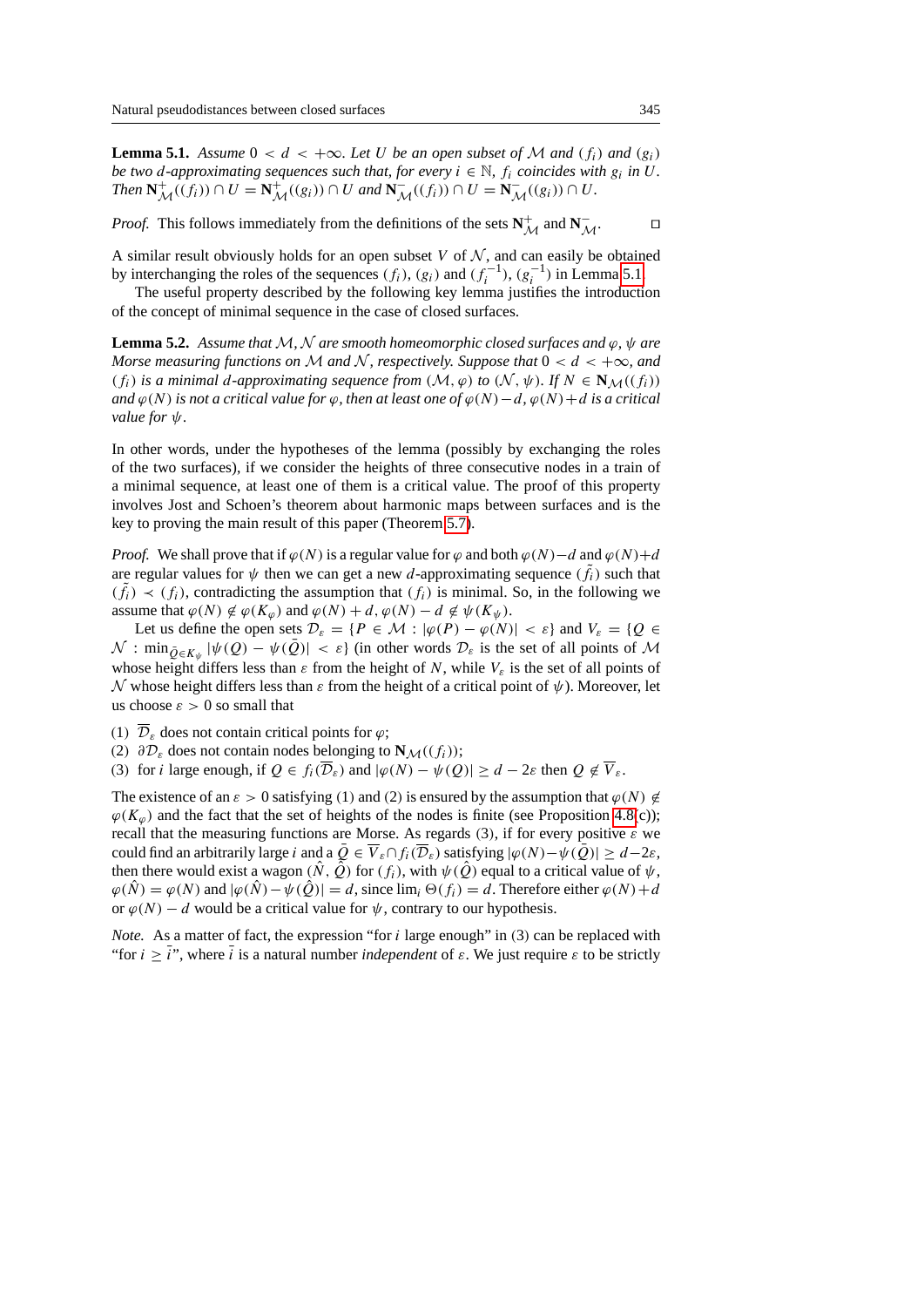less than  $\eta/3$ , with  $\eta$  being the minimum distance between the finite set of all critical values of the (Morse) function  $\psi$  and the set { $\varphi(N) + d$ ,  $\varphi(N) - d$ }. In order to proceed this way we only have to take i so large that for every  $i \geq i$  the inequality  $\Theta(f_i) \leq d + \eta/3$ holds, implying  $|\varphi(N) - \psi(Q)| \le d + \eta/3 + \varepsilon < d + 2\eta/3$  for every  $Q \in f_i(\mathcal{D}_{\varepsilon})$ . If we also assume that  $|\varphi(N) - \psi(Q)| \ge d - 2\varepsilon$ , then  $d - 2\eta/3 < |\varphi(N) - \psi(Q)| < d + 2\eta/3$ and hence the distance between  $\psi(Q)$  and the set { $\varphi(N) + d$ ,  $\varphi(N) - d$ } must be strictly less than  $2\eta/3$ . Therefore  $\psi(0)$  is at a distance more than  $\eta/3 > \varepsilon$  from the set of all critical values of  $\psi$  and hence  $O \notin \overline{V}_\varepsilon$ . Anyway, this change of statement is not necessary for our proof, and we maintain the simpler version of (3).

Now, we are going to prove that there exists a sequence  $(\tilde{f}_i) \in S_H(\mathcal{M}, \mathcal{N})$  such that  $\tilde{f}_i = f_i$  in the closed set  $\mathcal{M} - \mathcal{D}_{\varepsilon}$  and  $\mathbf{N}_{\mathcal{M}}((\tilde{f}_i)) \cap \overline{\mathcal{D}}_{\varepsilon} = \emptyset$  (in other words, we can eliminate all wagons from M to N, beginning in  $\overline{\mathcal{D}}_{\varepsilon}$ ).

So, we start by setting  $\tilde{f}_i(P) = f_i(P)$  for  $P \in \mathcal{M} - \mathcal{D}_{\varepsilon}$ .

In order to define  $\tilde{f}_i$  in  $\mathcal{D}_{\varepsilon}$  we have to consider each connected component  $\mathcal{C}$  of  $\mathcal{D}_{\varepsilon}$ . Because of hypothesis (1), C is (homeomorphic to) a cylinder. On  $C \cong S^1 \times (\varphi(N) - \varepsilon,$  $\varphi(N) + \varepsilon$ ) let us define the product metric  $d\theta^2 + d\varphi^2$ , so that the function  $\varphi$  is linear in C (i.e.  $\nabla^2 \varphi \equiv 0$ ). Here,  $d\theta^2$  and  $d\varphi^2$  are an arbitrarily chosen Riemannian metric on  $S^1$  and the Riemannian metric on the interval  $(\varphi(N) - \varepsilon, \varphi(N) + \varepsilon)$  induced by the Euclidean distance, respectively (cf. [\[8\]](#page-21-5)).

Then consider a Riemannian metric  $\mu_N$  on N such that the measuring function  $\psi$ is harmonic at each point of  $\mathcal{N} - \overline{V}_{\varepsilon}$ . In other words, we require that  $\psi$  is harmonic in  $N$ , with the possible exception of the closure of the set of those points whose height has a distance smaller than  $\varepsilon$  from some critical height of  $\psi$ . We can get this by using the construction in the previous paragraph. The set  $\overline{\mathcal{N}} - \overline{\mathcal{V}}_s$  is a union of cylinders, and the level sets of  $\psi$  slice each cylinder into circles. The construction in the last paragraph yields a metric so that  $\psi$  is harmonic on  $\mathcal{N} - \overline{V}_{\varepsilon}$ . We refer to [\[8\]](#page-21-5) and [\[9\]](#page-21-6) for alternative proofs of the existence of such a Riemannian metric.

In order to apply Jost and Schoen's theorem we need to work with diffeomorphisms. This implies that we have to approximate our homeomorphisms  $f_i$  by diffeomorphisms, without changing the trains of our *d*-approximating sequence.

## **Claim A.** There exists a sequence  $(g_i)$  of diffeomorphisms such that  $W((g_i)) = W((f_i))$ .

*Proof of Claim A.* Since  $M$  and  $N$  are smooth surfaces, for each index i we can find a diffeomorphism  $g_i : \mathcal{M} \to \mathcal{N}$  such that  $d_{\mathcal{N}}(f_i(P), g_i(P)) \leq 1/i$  for every  $P \in \mathcal{M}$ , where  $d_N$  is the distance on N induced by the Riemannian metric  $\mu_N$  (cf., e.g., Corollary 1.18 in [\[21\]](#page-22-5), and [\[16\]](#page-22-6)). Hence  $P \rho Q$  with respect to  $(f_i)$  if and only if  $P \rho Q$  with respect to  $(g_i)$  (recall Subsection [4.1\)](#page-9-1). This implies that  $W((g_i)) = W((f_i)).$ 

Because of Claim A, we can assume without loss of generality that each  $f_i$  is a diffeomorphism.

The following theorem holds (cf. [\[12\]](#page-21-7)):

**Theorem 5.3 (Jost and Schoen).** *Let*  $\Omega \subset M_1$  *be a domain with non-empty boundary*  $\partial \Omega$  consisting of  $C^1$  Jordan curves. Let  $h : \Omega \to M_2$  extend to a diffeomorphism of  $\overline{\Omega}$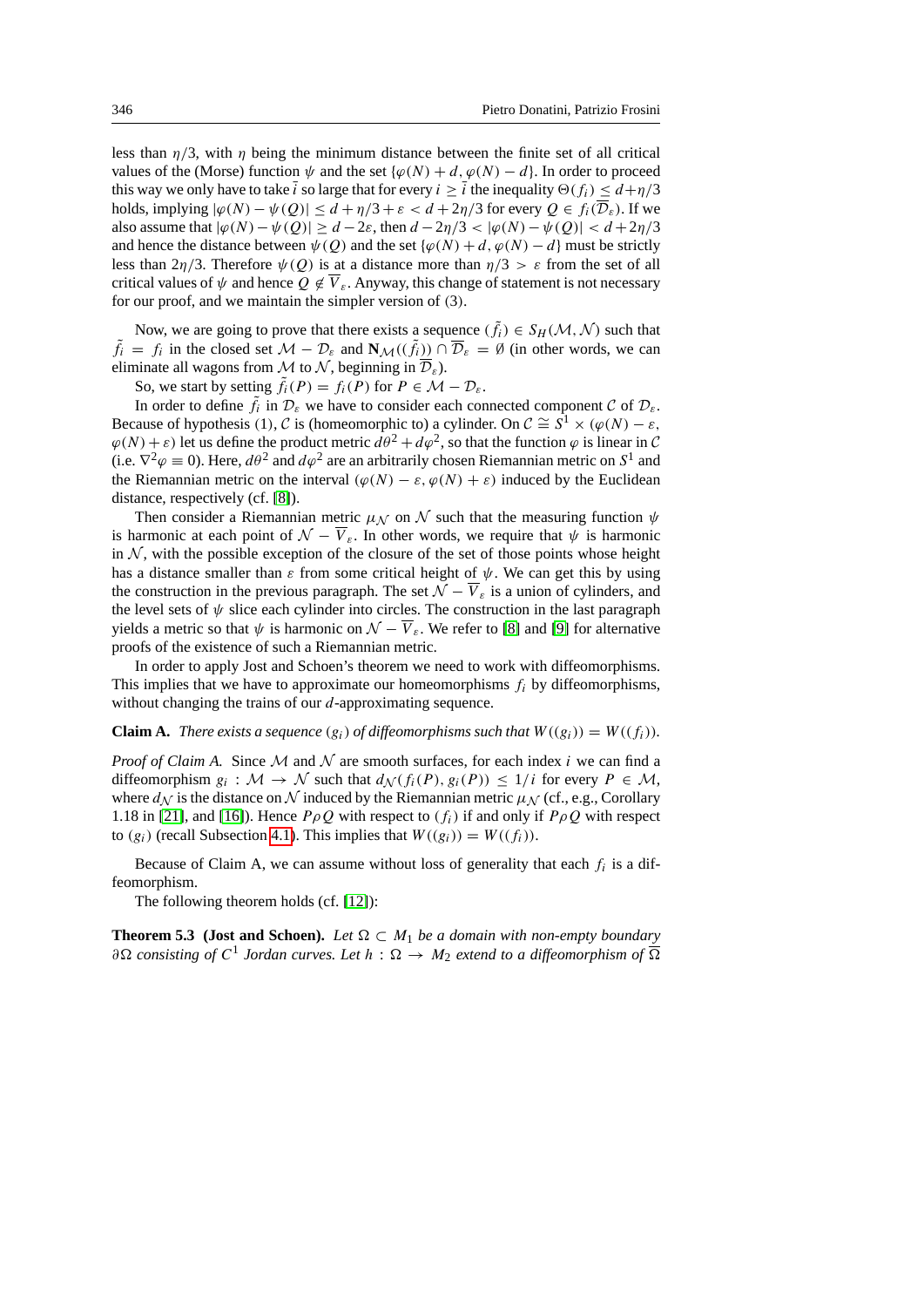*onto*  $\overline{h(\Omega)}$ . Suppose the curves  $h(\partial\Omega)$  are of class  $C^{2+\alpha}$  and are locally convex with re*spect to*  $h(\Omega)$ , *i.e.*  $h(\partial\Omega)$  *has non-negative geodesic curvature with respect to the normal pointing into*  $h(\Omega)$ *. There exists a harmonic diffeomorphism*  $\bar{h}: \Omega \to h(\Omega)$  *which is homotopic to* h and satisfies  $h = h$  on  $\partial \Omega$ . Moreover, h is of least energy among all *diffeomorphisms homotopic to* h *and assuming the same boundary values.*

Jost and Schoen's theorem guarantees the existence of a diffeomorphism  $\bar{h}$  :  $\bar{f}_i(\bar{C}) \to \bar{C}$ that is harmonic in  $f_i(\mathcal{C})$  and coincides with  $f_i^{-1}$  at the boundary of  $f_i(\mathcal{C})$ .

Now, we are ready to define  $\tilde{f}_i(P)$  in the case  $P \in \mathcal{D}_{\varepsilon}$ , by setting  $\tilde{f}_i(P) = \bar{h}^{-1}(P)$  for every  $P \in \mathcal{C}$  and  $\mathcal{C}$  varying in the set of all the connected components of  $\mathcal{D}_{\varepsilon}$ . Practically, we are going to change  $f_i$  into  $\bar{h}^{-1}$  inside each cylinder C. Notice that every  $\tilde{f}_i$  is a homeomorphism from  $\tilde{\mathcal{M}}$  to  $\tilde{\mathcal{N}}$  satisfying the equalities  $\tilde{f}_i(\overline{\mathcal{D}}_{\varepsilon}) = f_i(\overline{\mathcal{D}}_{\varepsilon})$  and  $\tilde{f}_i(\partial \mathcal{D}_{\varepsilon}) =$  $f_i(\partial \mathcal{D}_{\varepsilon}).$ 



**Fig. 8.** The cylinder C inside the set  $\mathcal{D}_{\varepsilon}$  and its image  $f_i(\mathcal{C})$ . The subset  $V_{\varepsilon} \cap f_i(\mathcal{C})$  is highlighted (in grey).

The key property of the new sequence  $(\tilde{f}_i)$  is that its "jumps" starting from  $\mathcal{D}_{\varepsilon}$  are controlled because of our hypotheses and the use of harmonic maps, and the "largest" jumps of  $(\tilde{f}_i)$  are not larger than the corresponding jumps of  $(f_i)$ . Formally, the following Claims B and C hold.

**Claim B.**  $\max_{f_i(\overline{D}_{\varepsilon})} |\varphi \circ \tilde{f}_i^{-1} - \psi| = \max_{f_i(\partial D_{\varepsilon}) \cup (\overline{V}_{\varepsilon} \cap f_i(D_{\varepsilon}))} |\varphi \circ \tilde{f}_i^{-1} - \psi|$ .

*Proof of Claim B.* The key remark is that the (continuous) function  $\varphi \circ \tilde{f}_i^{-1} - \psi : \mathcal{N} \to \mathbb{R}$ is harmonic on  $f_i(\mathcal{D}_{\varepsilon}) - \overline{V}_{\varepsilon}$ . In fact, on the one hand, since  $\varphi$  is linear on  $\mathcal{D}_{\varepsilon}$  and  $\tilde{f}_i^{-1}$ is harmonic on  $f_i(\mathcal{D}_{\varepsilon})$  it follows immediately that  $\varphi \circ \tilde{f}_i^{-1}$  is harmonic on  $f_i(\mathcal{D}_{\varepsilon})$  (cf., e.g., Corollary 8.7.4 in [\[11\]](#page-21-8)). On the other hand,  $\psi$  is harmonic on  $f_i(\mathcal{D}_\varepsilon) - \overline{V}_\varepsilon$ , by the choice of the Riemannian metric on  $N$ . Hence, by the maximum principle, the restriction of  $\varphi \circ \tilde{f}_i^{-1} - \psi$  to  $\overline{f_i(\mathcal{D}_\varepsilon) - \overline{V}_\varepsilon}$  must take its maximum also at a point of  $\partial (f_i(\mathcal{D}_\varepsilon) - \overline{V}_\varepsilon)$ . The same holds for the minimum value. This implies that the restriction of  $\varphi \circ \tilde{f}_i^{-1} - \psi$  to the compact set  $f_i(\overline{\mathcal{D}}_{\mathcal{E}})$  attains each extremum either in  $f_i(\partial \mathcal{D}_{\mathcal{E}})$  or in  $\overline{V}_{\mathcal{E}} \cap f_i(\mathcal{D}_{\mathcal{E}})$ . The conclusion of our claim follows immediately.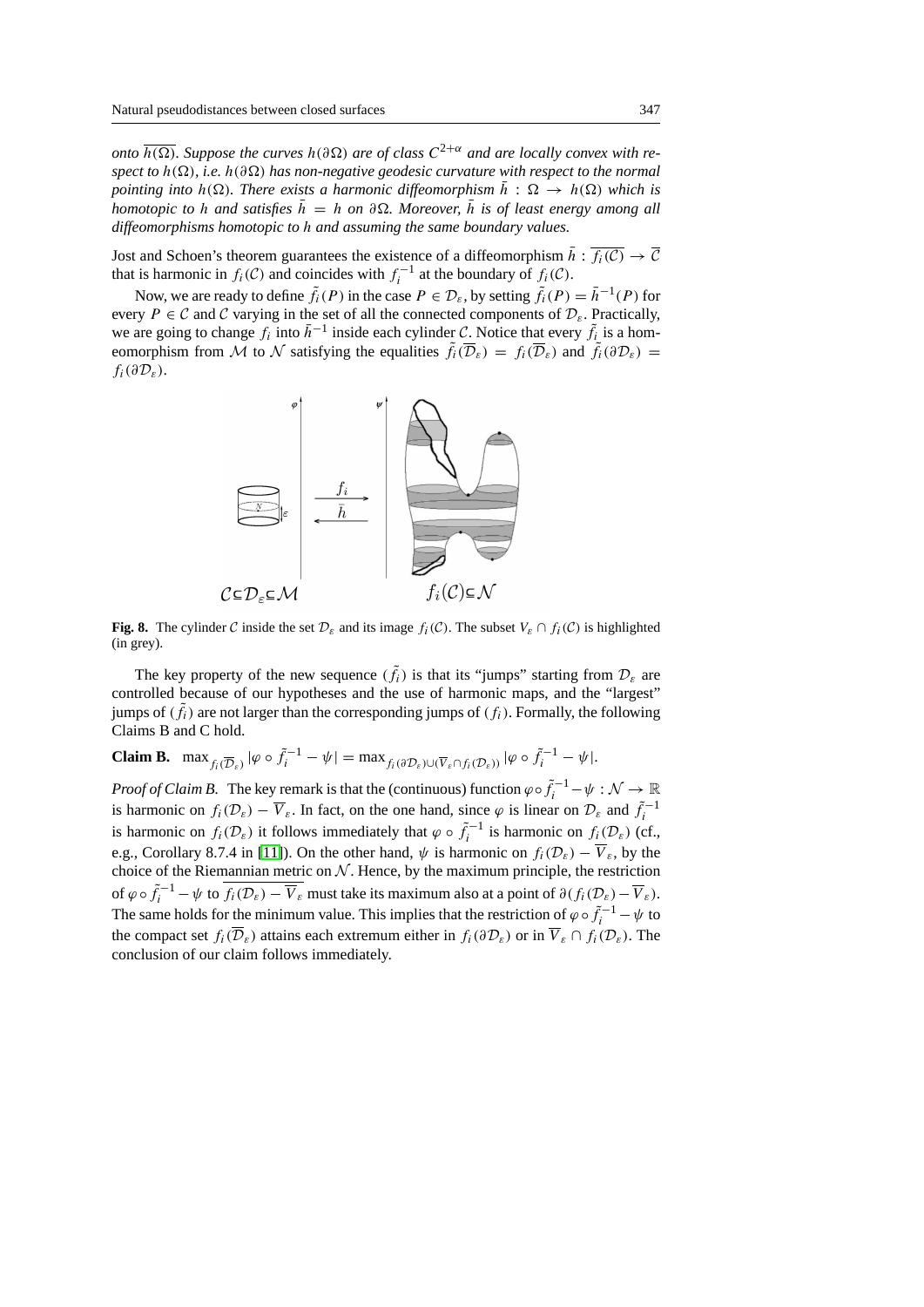**Claim C.** For every i large enough, if  $\max_{\overline{D}_{\varepsilon}} |\varphi - \psi \circ \tilde{f}_i| \ge d - \varepsilon$  then  $\max_{\overline{D}_{\varepsilon}} |\varphi - \psi \circ \tilde{f}_i|$  $\leq$  max<sub> $\partial \mathcal{D}_{\varepsilon}$  | $\varphi - \psi \circ f_i$  |*. Therefore,*  $\Theta(\tilde{f}_i) \leq \Theta(f_i)$ *, and hence the new sequence*  $(\tilde{f}_i)$  *is a*</sub> *d*-approximating sequence from  $(M, \varphi)$  to  $(N, \psi)$ .

*Proof of Claim C.* By Claim B, there exists  $\overline{Q} \in f_i(\partial \mathcal{D}_\varepsilon) \cup (\overline{V}_{\varepsilon} \cap f_i(\mathcal{D}_{\varepsilon}))$  such that  $|\varphi \circ \tilde{f}_i^{-1}(\bar{Q}) - \psi(\bar{Q})| = \max_{f_i(\overline{D}_{\varepsilon})} |\varphi \circ \tilde{f}_i^{-1} - \psi| = \max_{\overline{D}_{\varepsilon}} |\varphi - \psi \circ \tilde{f}_i| \ge d - \varepsilon$ , under our hypothesis. Since  $\tilde{f}_i^{-1}(\tilde{Q}) \in \overline{\mathcal{D}}_{\varepsilon}$ , we have  $|\varphi \circ \tilde{f}_i^{-1}(\tilde{Q}) - \varphi(N)| \leq \varepsilon$ . It follows that  $|\varphi(N)-\psi(\bar{Q})|\geq d-2\varepsilon$  and hence  $\bar{Q}\notin \overline{V}_{\varepsilon}$  (for *i* large enough), because of the assumption (3) about  $\mathcal{D}_{\varepsilon}$ . Therefore  $\overline{Q} \in f_i(\partial \mathcal{D}_{\varepsilon})$ . Since the diffeomorphism  $\tilde{f}_i^{-1}$  coincides with  $f_i^{-1}$  in  $f_i(\partial \mathcal{D}_{\varepsilon})$ ,  $\max_{\overline{\mathcal{D}}_{\varepsilon}} |\varphi - \psi \circ \tilde{f}_i| \leq \max_{\partial \mathcal{D}_{\varepsilon}} |\varphi - \psi \circ f_i|$ . So our claim is proved.

Lemma [5.1](#page-2-2) (local nature of the concept of node) and the coincidence of  $\tilde{f}_i$  and  $f_i$ outside  $\mathcal{D}_{\varepsilon}$  immediately imply the next claim.

**Claim D.** *The set of all wagons from*  $M - \overline{\mathcal{D}}_{\varepsilon}$  *to*  $\mathcal{N}$  *is the same for*  $(f_i)$  *and*  $(\tilde{f}_i)$ *. In particular,*

$$
\mathbf{N}_{\mathcal{M}}^{+}((\tilde{f}_{i})) \cap (\mathcal{M} - \overline{\mathcal{D}}_{\varepsilon}) = \mathbf{N}_{\mathcal{M}}^{+}((f_{i})) \cap (\mathcal{M} - \overline{\mathcal{D}}_{\varepsilon}),
$$
\n
$$
\mathbf{N}_{\mathcal{M}}^{-}((\tilde{f}_{i})) \cap (\mathcal{M} - \overline{\mathcal{D}}_{\varepsilon}) = \mathbf{N}_{\mathcal{M}}^{-}((f_{i})) \cap (\mathcal{M} - \overline{\mathcal{D}}_{\varepsilon}).
$$
\n(5.0.1)

Finally, we can prove that under our hypotheses the new sequence  $(\tilde{f}_i)$  is "better" than  $(f_i)$  in the sense expressed by the following statement, saying that there exists no wagon from M to N beginning in  $\overline{\mathcal{D}}_s$ .

# **Claim E.** *The set*  $\mathbf{N}_{\mathcal{M}}((\tilde{f}_i)) \cap \overline{\mathcal{D}}_{\varepsilon}$  *is empty.*

*Proof of Claim E.* If an  $N' \in N_{\mathcal{M}}((\tilde{f}_i)) \cap \overline{\mathcal{D}}_{\varepsilon}$  existed, then there would exist a sequence  $(P_r)$  of points of M converging to N' and a strictly increasing sequence  $(i_r)$  in  $\tilde{\mathbb{N}}$  such that the sequence  $(\tilde{f}_{i_r}(P_r))$  converges and  $|\varphi(P_r) - \psi(\tilde{f}_{i_r}(P_r))| \to d$ . Since  $f_i$  and  $\tilde{f}_i$ coincide outside  $\mathcal{D}_{\varepsilon}$  and  $\partial \mathcal{D}_{\varepsilon}$  does not contain nodes for  $(f_i)$  (hypothesis (2) about  $\mathcal{D}_{\varepsilon}$ ), we can assume that all points  $P_r$  belong to  $\overline{\mathcal{D}}_{\varepsilon}$ . Then, by Claim C, there would also exist a converging sequence  $(B_r)$  such that  $|\varphi(B_r) - \psi(f_{i_r}(B_r))| \to d$ , where each  $B_r$  is in  $\partial \mathcal{D}_{\varepsilon}$ . This would imply the existence of a node for  $(f_i)$  belonging to  $\partial \mathcal{D}_{\varepsilon}$ , once more contradicting hypothesis (2).

In summary, we have seen that  $\overline{\mathcal{D}}_{g}$  does not meet  $\mathbf{N}_{\mathcal{M}}((\tilde{f}_{i}))$ , but contains at least one node of  $\mathbf{N}_{\mathcal{M}}((f_i))$ , while  $\mathbf{N}_{\mathcal{M}}^+(\tilde{f}_i)$ )  $\cap$  ( $\mathcal{M} - \overline{\mathcal{D}}_{\varepsilon}$ ) =  $\mathbf{N}_{\mathcal{M}}^+(\tilde{f}_i)$ )  $\cap$  ( $\mathcal{M} - \overline{\mathcal{D}}_{\varepsilon}$ ) and **N**<sub>M</sub>(( $\tilde{f}_i$ )∩(M −  $\overline{\mathcal{D}}_{\varepsilon}$ ) = **N**<sub>M</sub>(( $f_i$ ))∩(M −  $\overline{\mathcal{D}}_{\varepsilon}$ ) (Claim D). It follows that ( $\tilde{f}_i$ ) < ( $f_i$ ). This contradicts the hypothesis that  $(f_i)$  is a minimal sequence.

Let us apply Lemma [5.2](#page-2-1) to prove that the analytic folding number is never greater than 3 for closed surfaces.

**Theorem 5.4.** *Assume that* M *and* N *are two homeomorphic smooth closed surfaces and that*  $\varphi : \mathcal{M} \to \mathbb{R}$  *and*  $\psi : \mathcal{N} \to \mathbb{R}$  *are two Morse functions. Then, if d denotes the natural pseudodistance between the size pairs*  $(M, \varphi)$  *and*  $(N, \psi)$ *, at least one of the following properties holds:*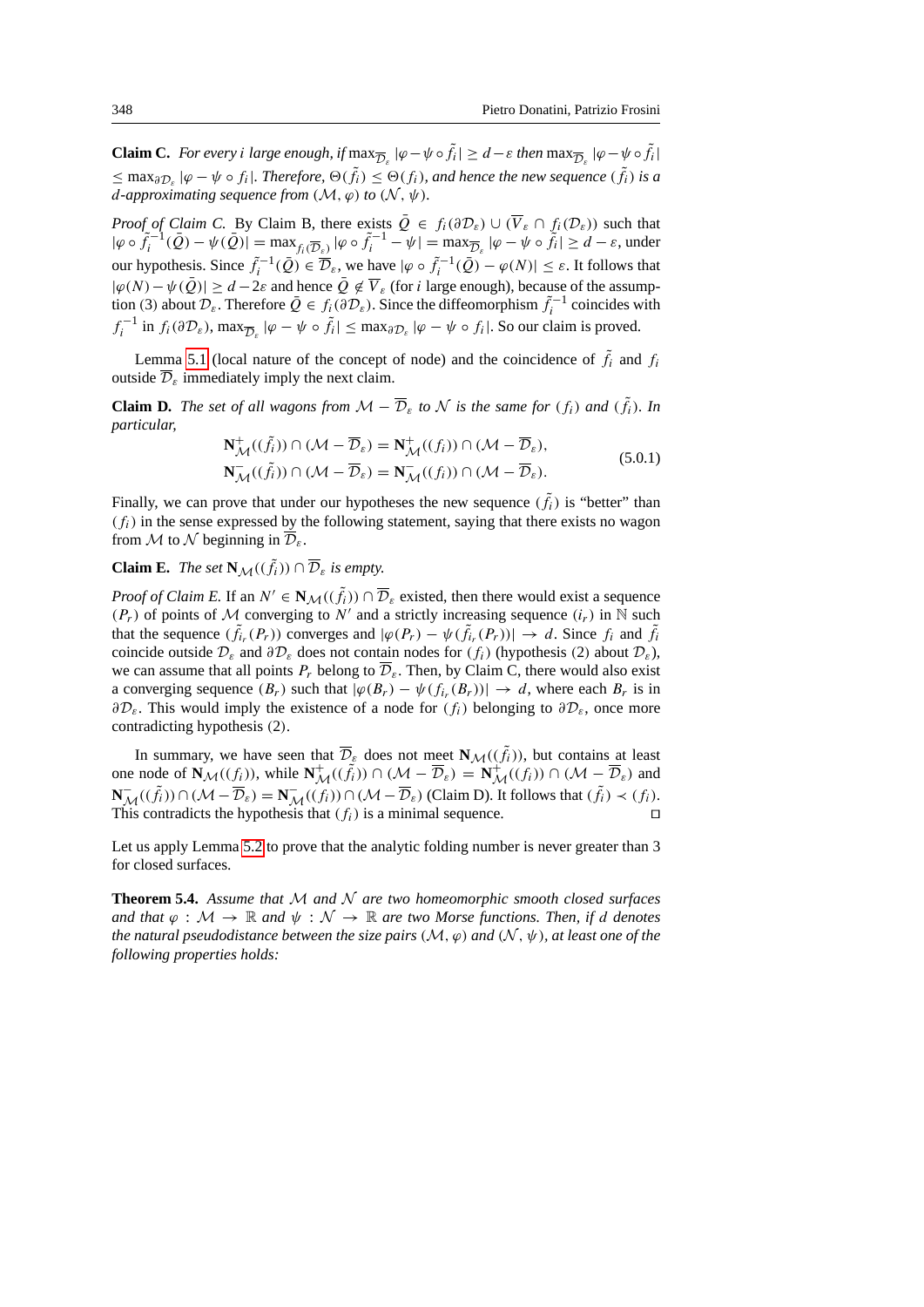- (i) d equals the distance between a critical value of  $\varphi$  and a critical value of  $\psi$ ;
- (ii) d equals half the distance between two critical values of  $\varphi$ ;
- (iii) d *equals half the distance between two critical values of* ψ*;*
- (iv) d *equals one third of the distance between a critical value of* ϕ *and a critical value*  $of$   $\psi$ .

*Proof.* If  $d = 0$ , then  $\varphi$  and  $\psi$  have the same global minimum  $\mu$ . Hence,  $d = |\mu - \mu|$ and our assertion is trivial.

So let us assume  $d > 0$ . Let  $(h_i)$  be a minimal sequence whose maximal trains begin and end at critical points of the measuring functions (Proposition [4.8\(](#page-12-0)b)) and suppose  $N_1 \in \mathcal{M}$  is the initial node of a maximal train (if no maximal train begins in  $\mathcal{M}$ , it is sufficient to exchange the roles of our surfaces; in this case (ii) and (iii) interchange in the following). Therefore  $\varphi(N_1)$  is a critical value for  $\varphi$ . Let  $N_2 \in \mathcal{N}$  be the next node in the train. If  $\psi(N_2)$  is a critical value for  $\psi$ , then condition (i) holds. Otherwise, let  $N_3 \in \mathcal{M}$  be the next node in the train  $(N_3$  exists because  $\psi(N_2)$  is not a critical value for  $\psi$ , and hence  $N_2$  is not the final node of the train). If  $\varphi(N_3)$  is a critical value for  $\varphi$ , then (ii) holds. Otherwise, let  $N_4 \in \mathcal{N}$  be the next node in the train  $(N_4$  exists because  $\varphi(N_3)$ is not a critical value for  $\varphi$ , and hence  $N_3$  is not the final node of the train). Lemma [5.2](#page-2-1) applied for  $N = N_3$  ensures that  $\psi(N_4) = \varphi(N_1) + 3d$  is a critical value for  $\psi$ . Therefore  $d = \frac{1}{3}(\psi(N_4) - \varphi(N_1))$  and (iv) holds.

**Remark 5.5.** It may be interesting to note that Example [3.4](#page-3-0) can be used to show that the hypothesis of  $h(\partial \Omega)$  being locally convex with respect to  $h(\Omega)$  is necessary in Theo-rem [5.3.](#page-3-1) In fact, consider the open surfaces  $\mathcal{M}^*, \mathcal{N}^*$  displayed in Figure [9,](#page-18-0) obtained from the two surfaces  $M$ ,  $N$  of Figure [5](#page-8-0) by deleting suitable closed neighbourhoods of the critical points. On  $\mathcal{M}^*$  and  $\tilde{\mathcal{N}^*}$  consider two Riemannian metrics  $\mu_{\mathcal{M}^*}$  and  $\mu_{\mathcal{N}^*}$  such that  $\varphi$  and  $\psi$  are linear functions with respect to  $\mu_{\mathcal{M}^*}$  and  $\mu_{\mathcal{N}^*}$ , respectively (cf. [\[8\]](#page-21-5)). The metrics  $\mu_{\mathcal{M}^*}$  and  $\mu_{\mathcal{N}^*}$  are the ones induced by the embeddings of  $\mathcal{M}^*$  and  $\mathcal{N}^*$  in



<span id="page-18-0"></span>**Fig. 9.** There exists a diffeomorphism  $h : \mathcal{N}^* \to \mathcal{M}^*$  preserving the height of the boundary points (thick).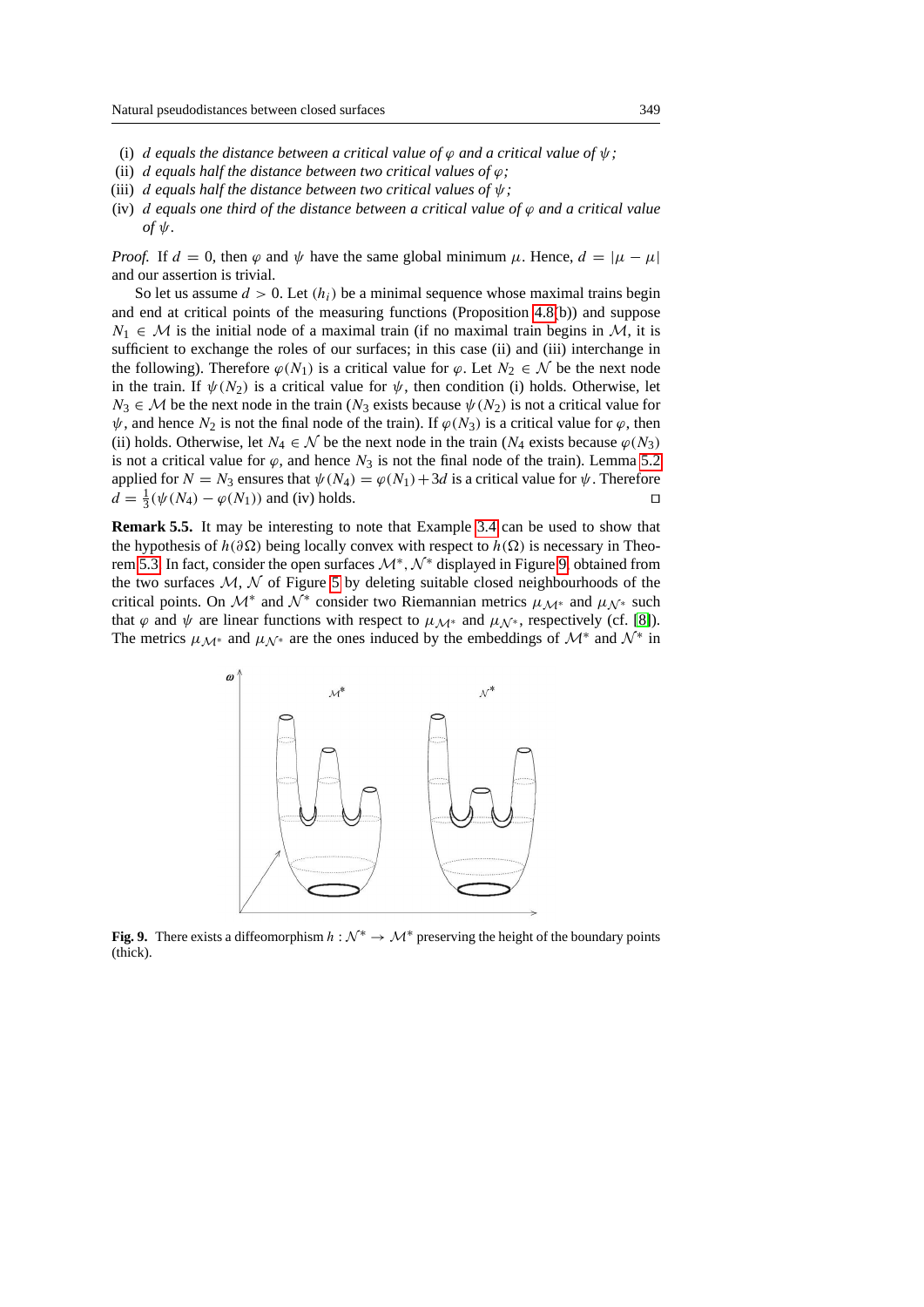

<span id="page-19-1"></span>**Fig. 10.** The metrics  $\mu_{\mathcal{M}^*}$  and  $\mu_{\mathcal{N}^*}$  are the ones induced by the displayed embeddings of  $\mathcal{M}^*$ and  $\mathcal{N}^*$  into  $\mathbb{R}^3$ .

R<sup>3</sup> displayed in Figure [10.](#page-19-1) Notice that  $\partial \mathcal{M}^*$  is *not* locally convex with respect to  $\mathcal{M}^*$ . We observe that there exists a diffeomorphism  $h : \overline{\mathcal{N}^*} \to \overline{\mathcal{M}^*}$  preserving the height of the boundary points. If there existed a diffeomorphism  $\bar{h}: \overline{\mathcal{N}^*} \to \overline{\mathcal{M}^*}$  harmonic in  $\mathcal{N}^*$ and coinciding with h at  $\partial \mathcal{N}^*$ , it should preserve the height of every point in  $\mathcal{N}^*$ , since the function  $\varphi - \psi \circ \bar{h}: \overline{\mathcal{N}^*} \to \mathbb{R}$  would be harmonic in  $\mathcal{N}^*$  and take its maximum and minimum at points of  $\partial \mathcal{N}^*$  where  $\varphi - \psi \circ \bar{h}$  vanishes. Moreover, we could easily extend  $\bar{h}$  to a diffeomorphism  $h' : \mathcal{N} \to \mathcal{M}$  that preserves the height of every point outside  $\mathcal{N}^*$ . Therefore, there would exist an optimal diffeomorphism between the size pairs  $(N, \omega)$ ,  $(\mathcal{M}, \omega)$ , contradicting what we said in Example [3.4.](#page-3-0)

**Remark 5.6.** Lemma [5.2](#page-2-1) may be considered analogous to Lemma 3.2 proved in [\[4\]](#page-21-1) for curves, but the techniques used in the proof are substantially different, since here we have to handle harmonic maps in place of linear maps in dimension 1. As a consequence, because of the hypotheses required in Jost and Schoen's theorem, problems about the position of images of critical points arise after the harmonization process, since, in contrast to what happens in the case of curves, we do not know this position. As a result, in both the 1-dimensional and 2-dimensional cases we can prove that if we consider the heights of m consecutive nodes in a train of a minimal sequence, at least one of them is a critical value, but we have to set  $m = 2$  for curves and  $m = 3$  for surfaces, depending on the different techniques and dimensional constraints involved in our proofs. This difference explains why the conclusion of Theorem 3.4 in [\[4\]](#page-21-1) (for curves) is stronger than the conclusion of Theorem [5.7](#page-4-0) in this paper, concerning surfaces.

#### <span id="page-19-0"></span>*5.1. Weakening the hypotheses about the regularity of surfaces and measuring functions*

Until now we have considered smooth closed surfaces and Morse measuring functions. By repeating the proofs used in [\[2\]](#page-21-0) to weaken our hypotheses about regularity (see Section 6 in that paper), we can get our main result via an approximation procedure: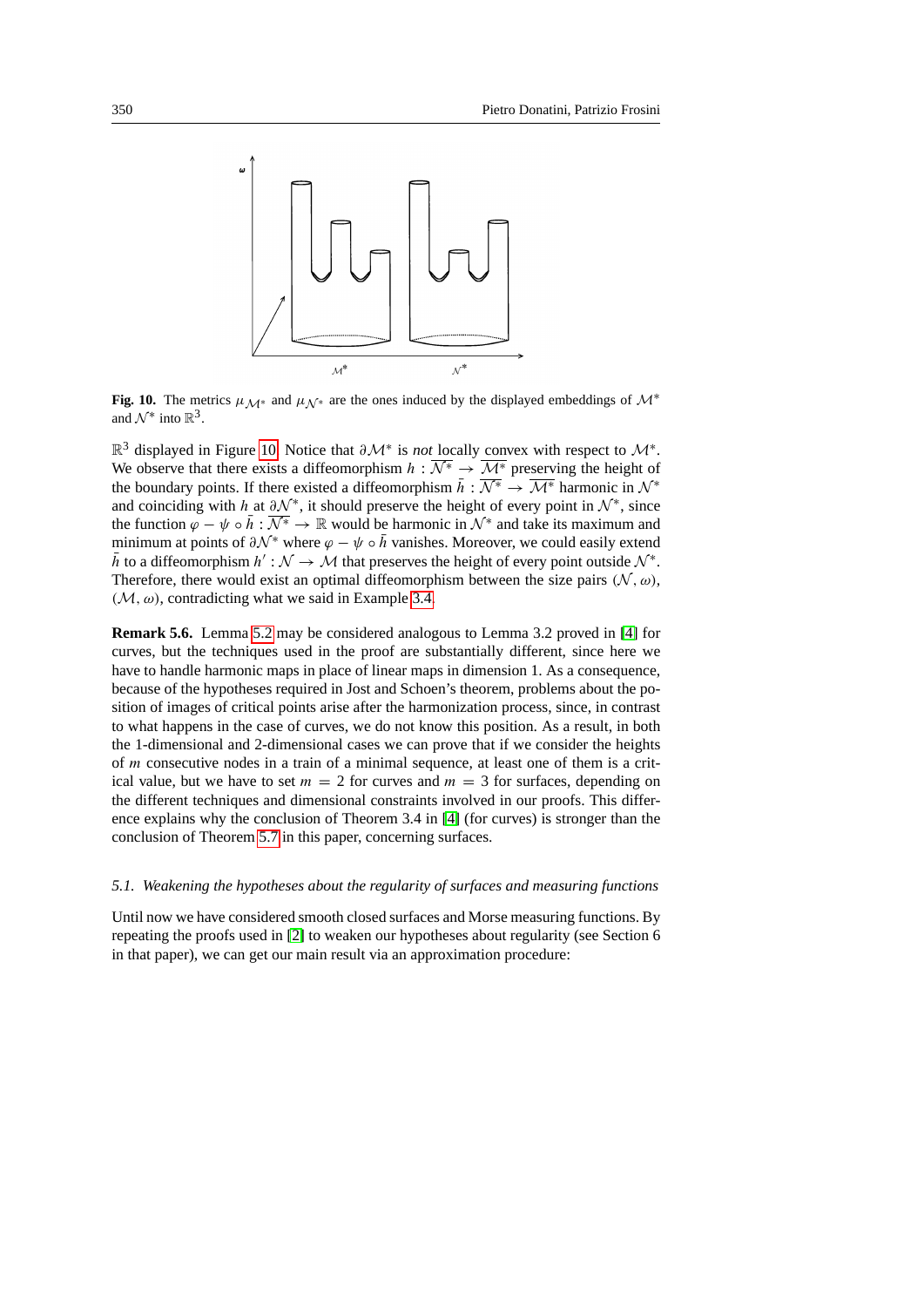**Theorem 5.7.** *Assume that* M *and* N *are two homeomorphic closed surfaces of class*  $C^1$  and that  $\varphi : \mathcal{M} \to \mathbb{R}$  and  $\psi : \mathcal{N} \to \mathbb{R}$  are two functions of class  $C^1$ . Then, if d *denotes the natural pseudodistance between the size pairs*  $(M, \varphi)$  *and*  $(N, \psi)$ *, at least one of the following properties holds:*

- (i) d equals the distance between a critical value of  $\varphi$  and a critical value of  $\psi$ ;
- (ii) d equals half the distance between two critical values of  $\varphi$ ;
- (iii) d *equals half the distance between two critical values of* ψ*;*
- (iv) d equals one third of the distance between a critical value of  $\varphi$  and a critical value  $\partial f \psi$ .

#### <span id="page-20-0"></span>**6. Conclusions and further research**

In this paper we have proved that for closed surfaces the relation between the natural pseudodistance and the critical values of the measuring functions is stronger than the one we proved in [\[2\]](#page-21-0) for general dimension. In fact, Theorem [5.7](#page-4-0) shows that the natural pseudodistance between two homeomorphic  $C^1$  closed surfaces associated with  $C^1$ measuring functions is always either the distance or half the distance or one third of the distance between two suitable critical values of the measuring functions.

Unfortunately, our techniques cannot be used for larger dimensions, since the statement of Jost and Schoen's theorem fails in dimension strictly greater than 2 (cf. [\[10,](#page-21-9) Section 5.8], and [\[5,](#page-21-10) Section 12]). Moreover, the application of this theorem requires the approximability of homeomorphisms by means of diffeomorphisms. This procedure is not available for dimensions strictly larger than 3 (cf., e.g., [\[14\]](#page-22-7)). As a consequence we do not know if results analogous to Theorem [5.7](#page-4-0) hold for dimensions strictly larger than 2. In other words, we wonder if there exist two  $n$ -manifolds equipped with regular measuring functions  $\varphi$ ,  $\psi$  such that their pseudodistance equals neither D nor  $D/2$  nor  $D/3$ , for D varying in the set of all distances between the critical values of  $\varphi$  and  $\psi$ .

We intend to study this problem and the availability of new techniques for studying the general  $n$ -dimensional case.

However, it is interesting to note that we do not know of any examples where the analytic folding number equals 3, also in the bidimensional case. On the other hand, we are not able to improve our result by proving that the analytic folding number never equals 3, also in the case of surfaces (see Remark [5.6\)](#page-4-1).

The difficulty in finding examples where the analytic folding number equals 3 deserves some further remarks. One technique that can be used for computing natural size pseudodistances is based on *size functions* (cf. [\[3\]](#page-21-11)). The computation of size functions is usually easy and gives us a lower bound  $s$  for natural size pseudodistances. Obviously, when we are able to exhibit a sequence  $(f_i)$  of homeomorphisms for which  $\lim_i \Theta(f_i)=s$ we can claim that the natural size pseudodistance equals s. The key point is that the best lower bound s we can obtain is either the distance or half the distance between two suitable critical values of the measuring functions (cf. Theorem 2 in [\[3\]](#page-21-11)). Therefore, if an example where the analytic folding number equals 3 really exists, we are not able to find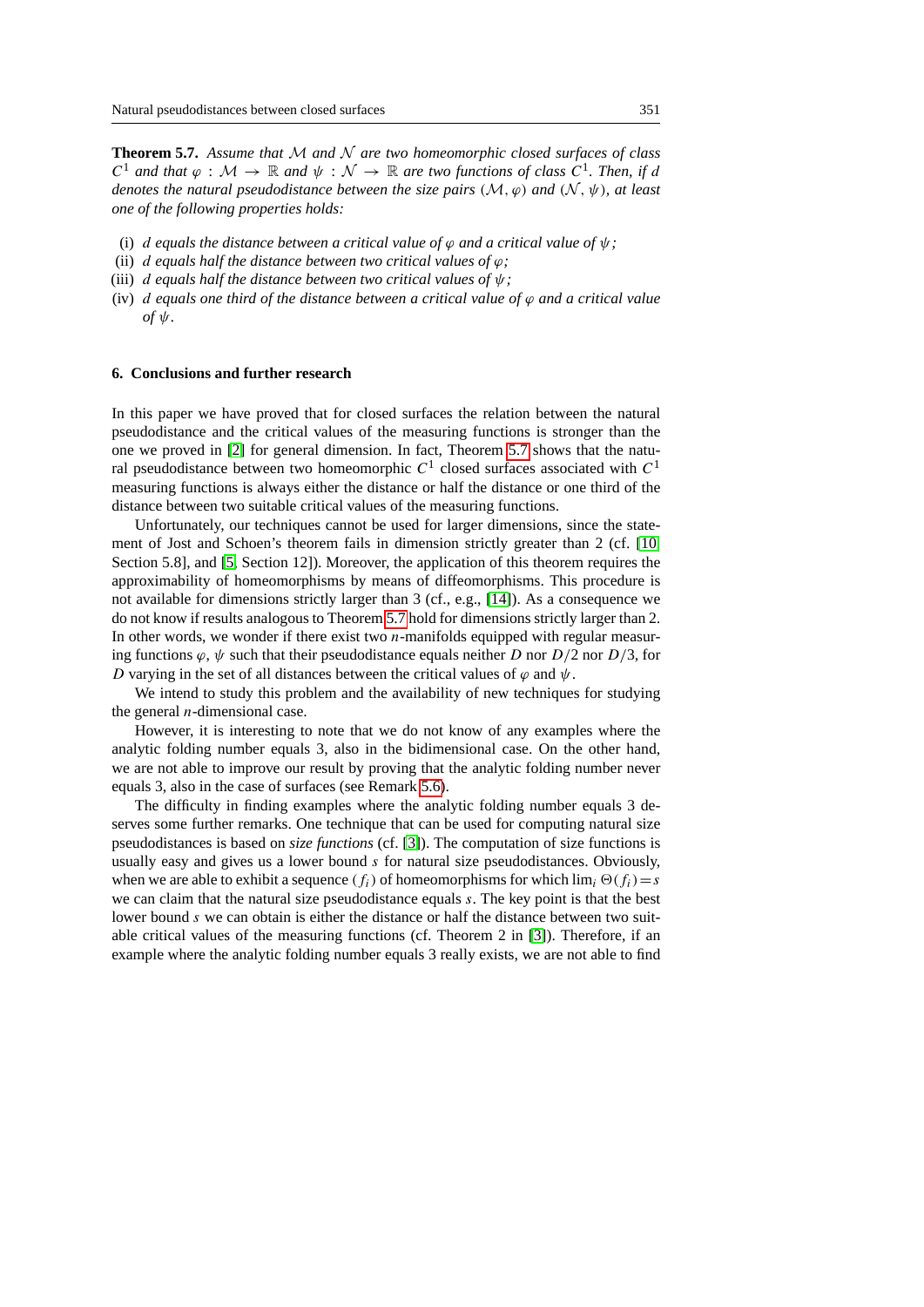and recognize it using the previously described technique. Apparently, new techniques should be developed.

As regards the use of harmonic maps in our study, this corresponds to the property that the deformation due to tension fields decreases both the energy and the maximum change of the measuring functions, provided that we are far from their critical points. The use of different kinds of deformations (e.g. curvature evolution of level lines of the measuring functions) might be investigated. The main problem seems to be the possible birth of degeneracies.

Furthermore, it might be interesting to examine the possibility of moving from the study of trains of limit  $d$ -jumps to the study of relations obtained as limits of  $d$ -approximating sequences of homeomorphisms, with respect to the Hausdorff (or another more suitable) topology.

In conclusion, various interesting questions remain open and deserve further study.

*Acknowledgments.* We wish to thank M. Ferri for helpful discussions, and J. Jost and A. Ratto for providing some useful references. Anyway, the authors are solely responsible for any mistakes. Finally, Frosini wishes to thank I. Fossati, F. Battiato and A. Branduardi for their indispensable support.

This work was partially supported by MIUR (Italy), ARCES (Italy) and INdAM-GNSAGA (Italy). Investigation supported by the University of Bologna (funds for selected research topics).

This paper is dedicated to Natale Morea and Gabriele Simeoni.

### **References**

- <span id="page-21-2"></span>[1] Dibos, F., Frosini, P., Pasquignon, D.: The use of size functions for comparison of shapes through differential invariants. J. Math. Imaging Vision **21**, 107–118 (2004) [MR 2090127](http://www.ams.org/mathscinet-getitem?mr=2090127)
- <span id="page-21-0"></span>[2] Donatini, P., Frosini, P.: Natural pseudodistances between closed manifolds. Forum Math. **16**, 695–715 (2004) [Zbl pre02144167](http://www.zentralblatt-math.org/zmath/en/advanced/?q=an:02144167&format=complete) [MR 2096683](http://www.ams.org/mathscinet-getitem?mr=2096683)
- <span id="page-21-11"></span>[3] Donatini, P., Frosini, P.: Lower bounds for natural pseudodistances via size functions. Arch. Inequal. Appl. **2**, 1–12 (2004) [Zbl 1067.58008](http://www.zentralblatt-math.org/zmath/en/advanced/?q=an:1067.58008&format=complete) [MR 2043046](http://www.ams.org/mathscinet-getitem?mr=2043046)
- <span id="page-21-1"></span>[4] Donatini, P., Frosini, P.: Natural pseudodistances between closed curves. Submitted
- <span id="page-21-10"></span>[5] Eells, J., Lemaire, L.: Another report on harmonic maps. Bull. London Math. Soc. **20**, 385– 524 (1988) [Zbl 0669.58009](http://www.zentralblatt-math.org/zmath/en/advanced/?q=an:0669.58009&format=complete) [MR 0956352](http://www.ams.org/mathscinet-getitem?mr=0956352)
- <span id="page-21-4"></span>[6] Frosini, P.: A distance for similarity classes of submanifolds of a euclidean space. Bull. Austral. Math. Soc. **42**, 407–416 (1990) [Zbl 0707.53004](http://www.zentralblatt-math.org/zmath/en/advanced/?q=an:0707.53004&format=complete) [MR 1083277](http://www.ams.org/mathscinet-getitem?mr=1083277)
- <span id="page-21-3"></span>[7] Frosini, P.: Connections between size functions and critical points. Math. Methods Appl. Sci. **19**, 555–569 (1996) [Zbl 0857.55005](http://www.zentralblatt-math.org/zmath/en/advanced/?q=an:0857.55005&format=complete) [MR 1385154](http://www.ams.org/mathscinet-getitem?mr=1385154)
- <span id="page-21-5"></span>[8] Frosini, P.: A note on the linearity of real-valued functions with respect to suitable metrics. Geom. Dedicata **108**, 105–110 (2004) [Zbl 1067.58011](http://www.zentralblatt-math.org/zmath/en/advanced/?q=an:1067.58011&format=complete) [MR 2112667](http://www.ams.org/mathscinet-getitem?mr=2112667)
- <span id="page-21-6"></span>[9] Frosini, P., Landi, C.: Intrinsic harmonicity of Morse functions. Mathematika **50**, 167–170 (2003) [Zbl 1075.57014](http://www.zentralblatt-math.org/zmath/en/advanced/?q=an:1075.57014&format=complete) [MR 2136359](http://www.ams.org/mathscinet-getitem?mr=2136359)
- <span id="page-21-9"></span>[10] Jost, J.: Harmonic Mappings between Riemannian Manifolds. Proc. Centre Math. Anal. Austral. Nat. Univ. 4, Canberra, 1983 [Zbl 0542.58001](http://www.zentralblatt-math.org/zmath/en/advanced/?q=an:0542.58001&format=complete) [MR 0756629](http://www.ams.org/mathscinet-getitem?mr=0756629)
- <span id="page-21-8"></span>[11] Jost, J.: Riemannian Geometry and Geometric Analysis. Springer, Berlin (1995) [Zbl 0828.53002](http://www.zentralblatt-math.org/zmath/en/advanced/?q=an:0828.53002&format=complete) [MR 1351009](http://www.ams.org/mathscinet-getitem?mr=1351009)
- <span id="page-21-7"></span>[12] Jost, J., Schoen, R.: On the existence of harmonic diffeomorphisms between surfaces. Invent. Math. **66**, 353–359 (1982) [Zbl 0488.58009](http://www.zentralblatt-math.org/zmath/en/advanced/?q=an:0488.58009&format=complete) [MR 0656629](http://www.ams.org/mathscinet-getitem?mr=0656629)